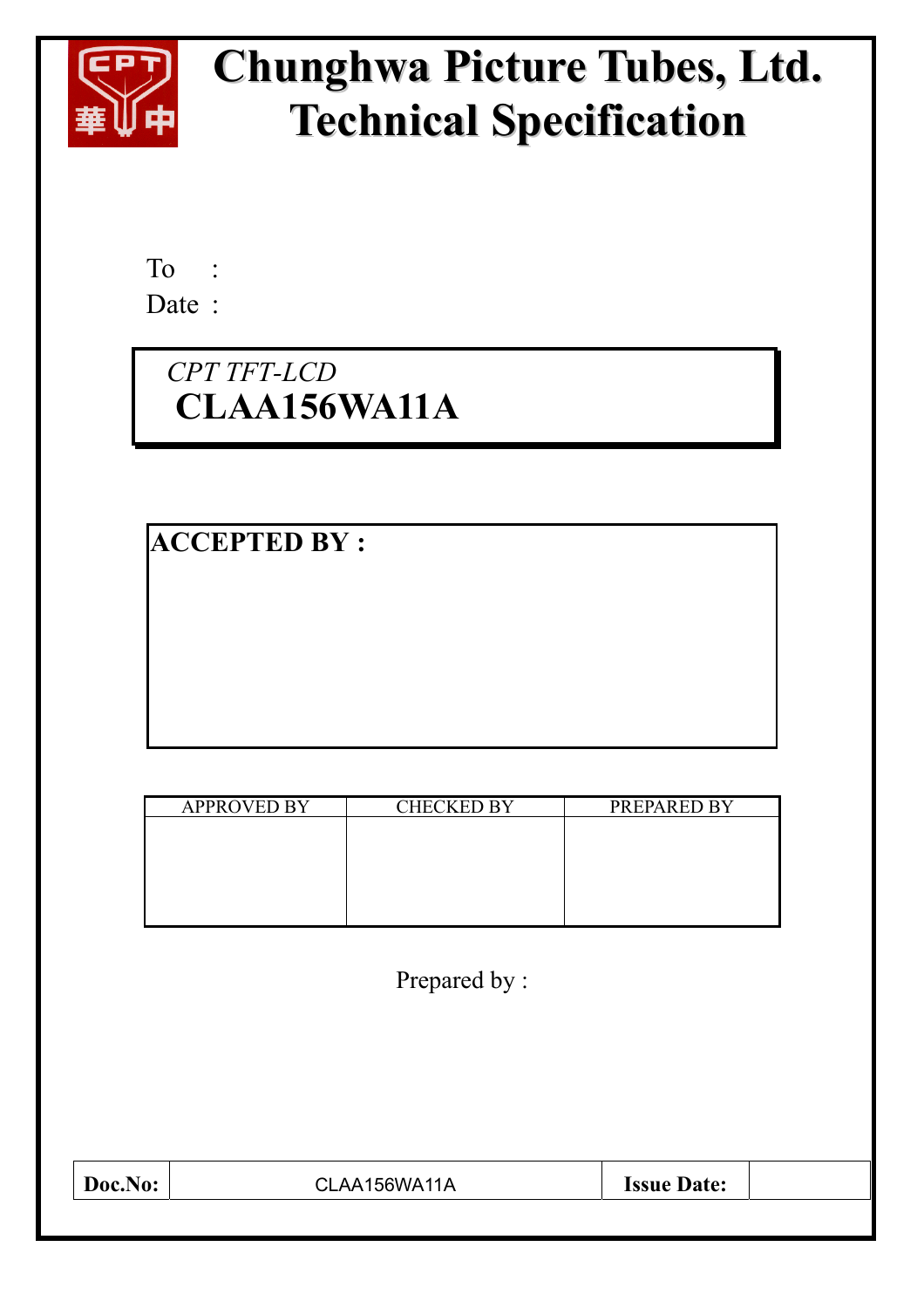### Modification Record List

| NO.            | <b>Issue Date</b> | <b>Modification Index</b> |
|----------------|-------------------|---------------------------|
| 1              | 2008/08/05        | <b>First Edition</b>      |
| $\overline{2}$ |                   |                           |
| 3              |                   |                           |
| $\overline{4}$ |                   |                           |
| 5              |                   |                           |
| 6              |                   |                           |
| 7              |                   |                           |
| $\,$ 8 $\,$    |                   |                           |
| 9              |                   |                           |
| 10             |                   |                           |
| 11             |                   |                           |
|                |                   |                           |
|                |                   |                           |
|                |                   |                           |
|                |                   |                           |
|                |                   |                           |
|                |                   |                           |
|                |                   |                           |
|                |                   |                           |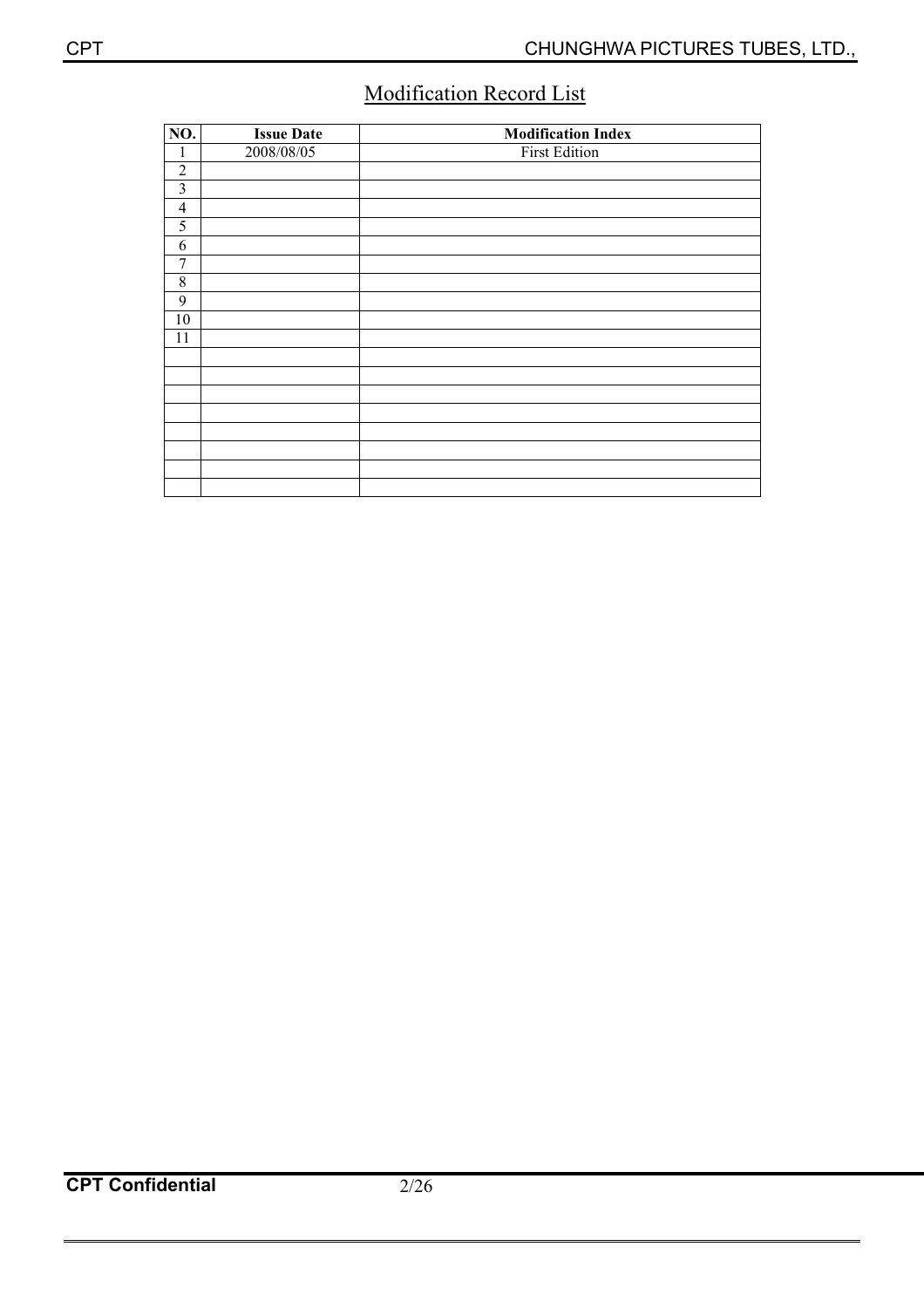### Table Of Content

| NO.            | Table of Content                        | Page |
|----------------|-----------------------------------------|------|
| 1              | <b>OVERVIEW</b>                         | 4    |
| $\overline{2}$ | ABSOLUTE MAXIMUM RATINGS                | 5    |
| 3              | ELECTRICAL CHARACTERISTICS              | 6    |
| 4              | CONNECTOR INTERFACE PIN & FUNCTION      | 10   |
| 5              | <b>INTERFACE TIMING CHART</b>           | 12   |
| 6              | <b>BLOCK DIAGRAM</b>                    | 14   |
| 7              | MECHANICAL SPECIFICATION                | 15   |
| 8              | OPTICAL CHARACTERISTICS                 | 17   |
| 9              | RELIABILITY TEST CONDITIONS             | 21   |
| 10             | HANDLING PRECAUTIONS FOR TFT-LCD MODULE | 23   |
|                |                                         |      |
|                |                                         |      |
|                |                                         |      |
|                |                                         |      |
|                |                                         |      |
|                |                                         |      |
|                |                                         |      |
|                |                                         |      |
|                |                                         |      |
|                |                                         |      |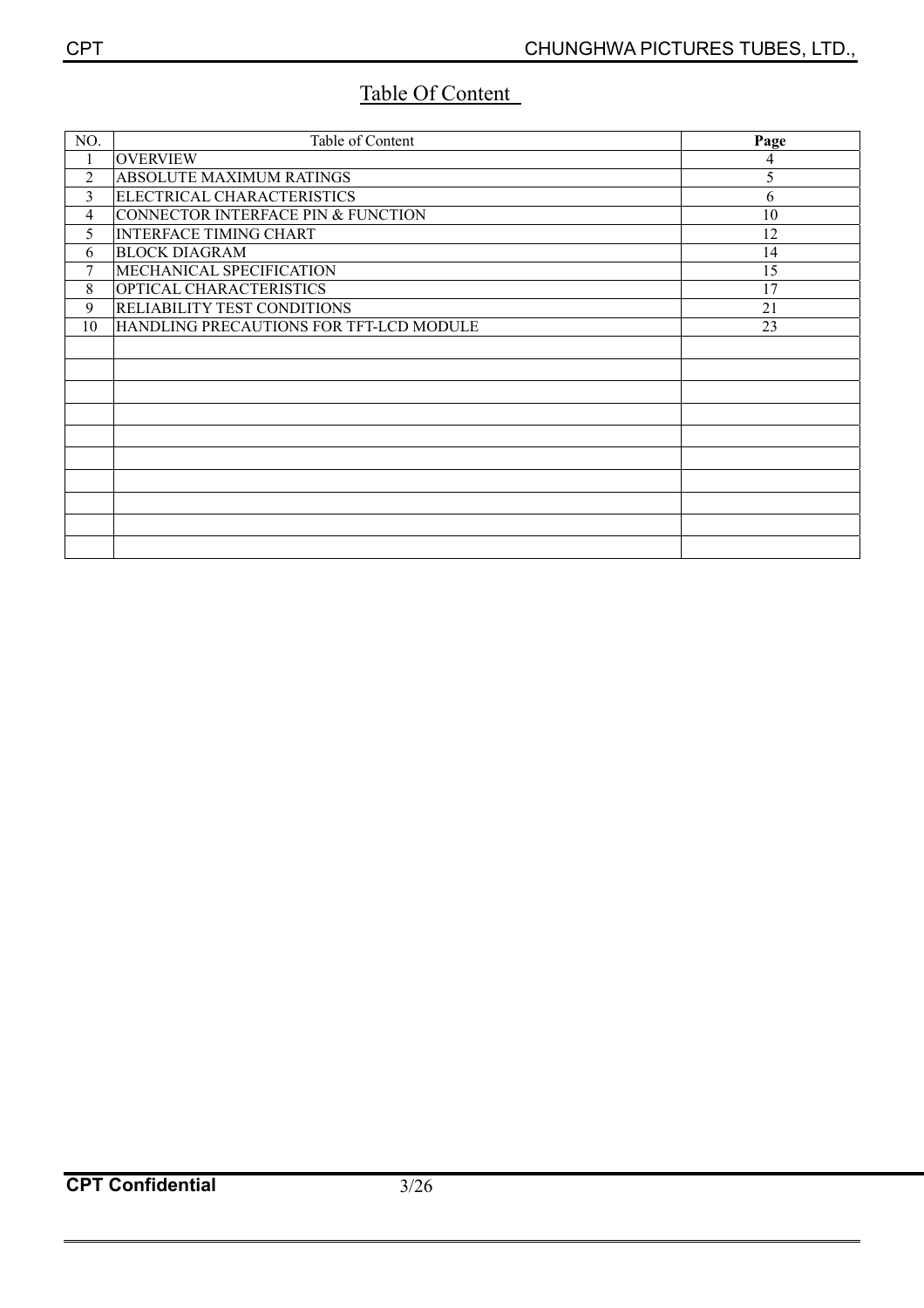### **1. OVERVIEW**

**CLAA156WA11A** is 15.6" color (16:9) TFT-LCD (Thin Film Transistor Liquid Crystal Display) module composed of LCD panel, LVDS driver ICs, control circuit and backlight. By applying 6 bit digital data, 1366×RGB  $(3)$  ×768, 262K-color images are displayed on the 15.6" diagonal screen. general specifications are summarized in the following table  $\colon$ 

| <b>ITEM</b>                    | <b>SPECIFICATION</b>                                             |
|--------------------------------|------------------------------------------------------------------|
| Display Area (mm)              | 344.232 (H)x193.536 (V) (15.6-inch diagonal)                     |
| Number of Pixels               | $1366 \times 3(H) \times 768$ (V)                                |
| Pixel Pitch (mm)               | $0.252$ (H) $\times$ 0.252(V)                                    |
| <b>Color Pixel Arrangement</b> | RGB vertical stripe                                              |
| Display Mode                   | Normally white                                                   |
| Number of Colors               | 262,144(6bits)(LVDS)                                             |
| Gamut                          | 56%(min)/60%(typ)                                                |
| <b>Optimum Viewing Angle</b>   | 6 o'clock                                                        |
| Response Time (ms)             | 8ms (Typ)                                                        |
| <b>Surface Treatment</b>       | Glare                                                            |
| Viewing Angle                  | $40^{\circ} \cdot 40^{\circ}/15^{\circ} \cdot 30^{\circ}$ (Min.) |
| Brightness ( $cd/m^2$ )        | 220 cd/m <sup>2</sup> (5point)/6 mA (Typ.)                       |
|                                | $200 \text{ cd/m}^2$ (5point)/6 mA (Min.)                        |
|                                | $5$ point: $80\%$                                                |
| Uniformity                     | 13point: 65%                                                     |
| Consumption of Power (W)       | $(6.15)W$ (Max)                                                  |
| Module Size (mm)               | 359.8(W)×210(H)×5.5(D) (Max)                                     |
| Module Weight (g)              | $450$ (max)                                                      |

The LCD Products listed on this document are not suitable for use of aerospace equipment, submarine cable, and nuclear reactor control system and life support systems. If customers intend to use these LCD products for applications listed above or those not included in the "Standard" list as follows, please contact our sales in advance.

Standard : Computer, Office equipment, Communication equipment, Test and Measurement equipment, Machine tool, Industrial robot, Audio and Visual equipment, Other consumer products.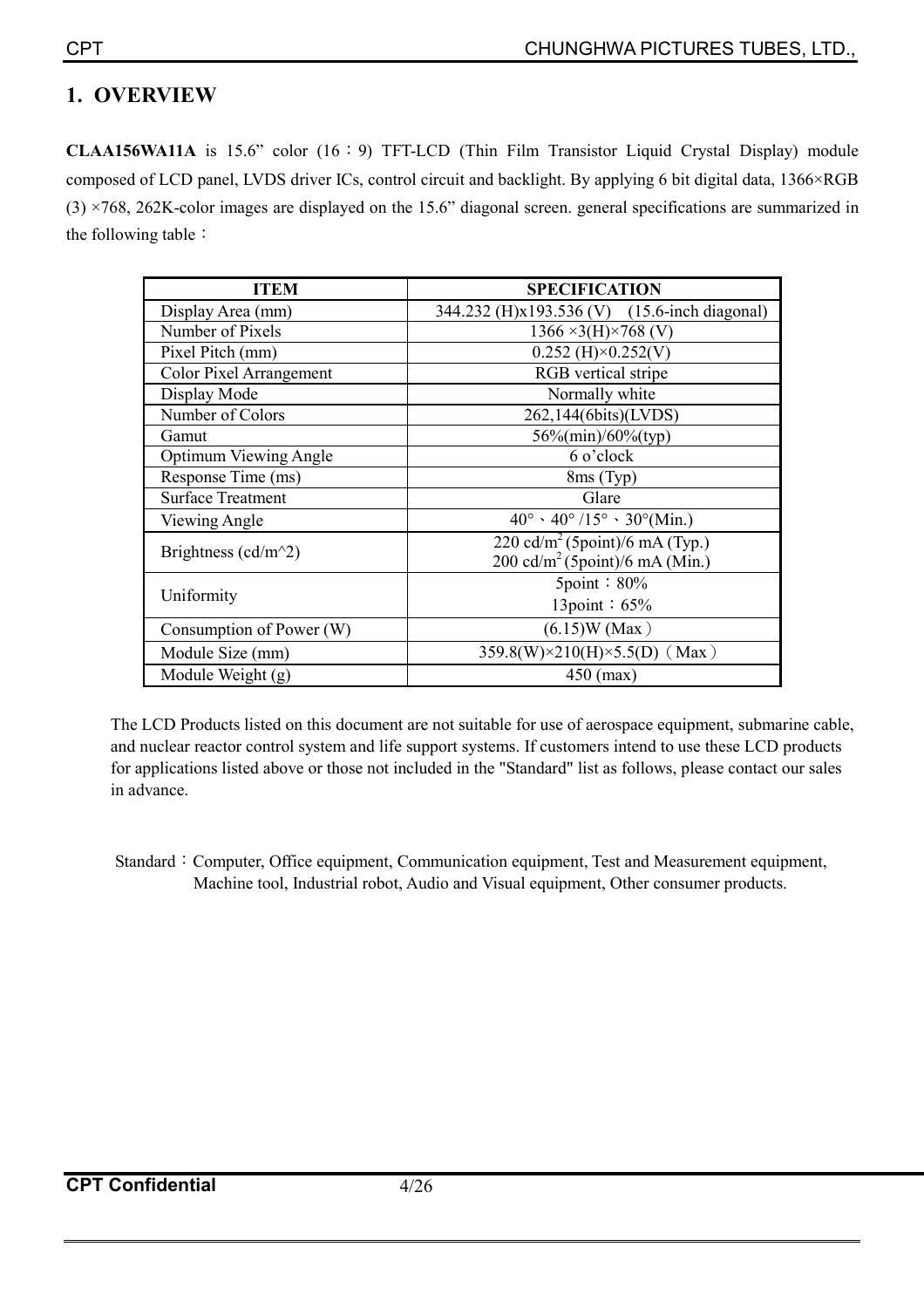### **2. ABSOLUTE MAXIMUM RATINGS**

The following are maximum value, which if exceeded, may cause faulty operation or damage to the unit.

| <b>ITEM</b>                     | <b>SYMBOL</b> | MIN.       | MAX.       | <b>UNIT</b> | <b>REMARK</b>      |
|---------------------------------|---------------|------------|------------|-------------|--------------------|
| Power Supply Voltage for LCD    | <b>VCC</b>    |            | 4.0        |             |                    |
| LED Driver Iuput Voltage        | $VBL+$        | (7.5)      | (2.1)      |             |                    |
| <b>LED Driver Input Current</b> | $IBL+$        | <b>TBD</b> | <b>TBD</b> | mA          |                    |
| <b>PWM</b> Frequency            | <b>PWM BL</b> | <b>TBD</b> | <b>TBD</b> | KHz         |                    |
| <b>LED Forward Voltage</b>      | $\rm V_F$     | 3.0        | 3.5        |             |                    |
| <b>LED Forward Current</b>      | ΙF            |            | 30         | mA          | $*1)$ .2)          |
| <b>Operation Temperature</b>    | Top           | (0)        | (50)       | ∽           | $*3)$ , 4), 5), 6) |
| <b>Storage Temperature</b>      | Tstg          | $(-25)$    | (65)       | ∽           | $*3$ ). 4). 5      |

[Note]

- \*1) Product life-time relate to LED current, please operate production follow statement at page 9  $*(b)$ back light".
- \*2) When LED current over the definition of absolute max, product life-time will decay rapidly or operate unusual.
- \*3) The relative temperature and humidity range are as below sketch, 90%RH Max. (Ta $\leq 40^{\circ}$ C)
- \*4) The maximum wet bulb temperature  $\leq 39^{\circ}$  (Ta > 40°C) and without dewing.
- \*5) If product in environment which over the definition of the relative temperature and humidity out of range too long, it will affect visual of LCD.
- \*6) If you operate LCD in normal temperature range, the center surface of panel should be under  $50^{\circ}$ C.
- \*7) The External PWM frequency's typical value is 10 KHz with an amplitude of 3.3V  $\circ$



**CPT Confidential** 5/26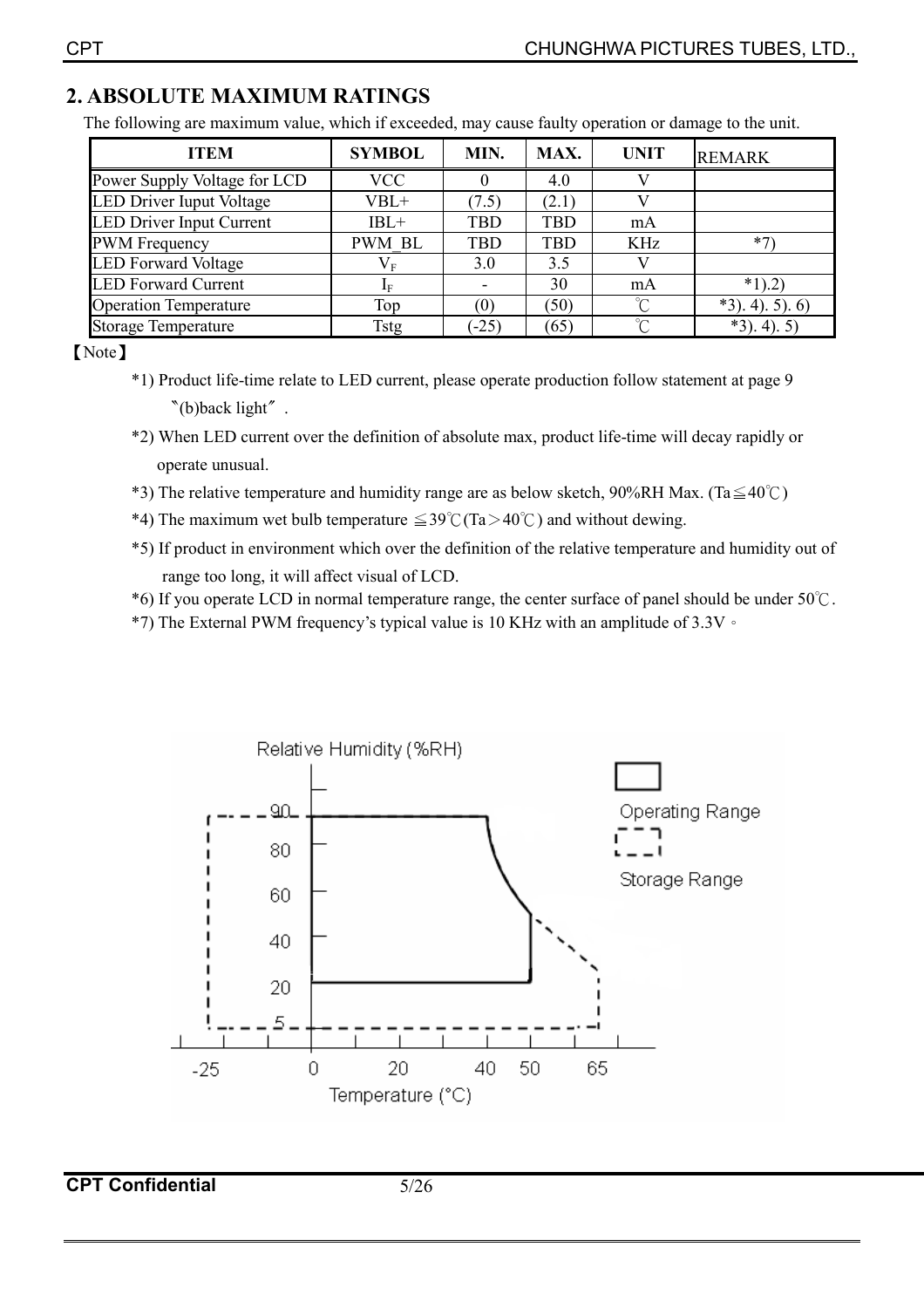### **3. ELECTRICAL CHARACTERISTICS**

### **(A)TFT LCD**

|                                               | <b>TEM</b>                                 |                 | <b>MIN</b>               | <b>TYP</b>     | <b>MAX</b> | <b>UNIT</b> | <b>REMARK</b>      |
|-----------------------------------------------|--------------------------------------------|-----------------|--------------------------|----------------|------------|-------------|--------------------|
|                                               | <b>LCD POWER VOLTAGE</b>                   | <b>VCC</b>      | 3.0                      | 3.3            | 3.6        | V           | [Note 1]           |
|                                               | <b>LCD POWER CURRENT</b>                   | <b>ICC</b>      | $\overline{\phantom{a}}$ | (400)          | (500)      | mA          | [Note 2]           |
|                                               | <b>Rush CRRENT</b>                         | Irush           |                          |                | 2          | A           | [Note 4]           |
|                                               | <b>INPUT VOLTAGE</b>                       | <b>VIN</b>      | $\boldsymbol{0}$         | $\blacksquare$ | <b>VCC</b> | V           | [Note 3]           |
| <b>LOGIC</b><br><b>INPUT</b>                  | <b>COMMON</b><br><b>VOLTAGE</b>            | <b>VCM</b>      | 1.125                    | 1.25           | 1.375      | V           | [Note 3]           |
| <b>VOLTAGE</b><br>(LVDS:                      | <b>DIFFRENTIAL</b><br><b>INPUT VOLTAGE</b> | <b>VID</b>      | 250                      | 350            | 450        | mV          | [Note 3]           |
| $IN+$ , $IN-)$                                | <b>THRESHOLD</b><br><b>VOLTAGE (HIGH)</b>  | <b>VTH</b>      | $\overline{\phantom{a}}$ |                | 100        | mV          | [Note 3]           |
|                                               | <b>THRESHOLD</b><br><b>VOLTAGE (LOW)</b>   | <b>VTL</b>      | $-100$                   |                |            | mV          | When $VCM = +1.2V$ |
| DIFFRENTIAL INPUT VOLTAGE<br><b>TOLERANCE</b> |                                            | $\triangle$ VID | $\blacksquare$           |                | 35         | mV          |                    |
| <b>COMMON VOLTAGE</b><br><b>TOLERANCE</b>     |                                            | $\triangle$ VCM |                          |                | 35         | mV          |                    |
|                                               |                                            |                 |                          |                |            |             |                    |

**[Note 1] Power Sequence:** 

 $0.5 \text{ ms } \leq t1 \leq 10 \text{ ms}$  1 sec  $\leq t4$  $0.01 \text{ ms} \leq t2 \leq 50 \text{ ms}$  200 ms  $\leq t5$  $0.01 \text{ ms} \leq t3 \leq 50 \text{ ms}$  200 ms  $\leq t6$ 



VCC-dip state

(1)when  $3.0 >$ VCC $\geq 2.7V$ , td $\leq 10$  ms

(2)when VCC $<$ 2.7V  $\cdot$  VCC-dip condition should as the VCC-turn-off condition.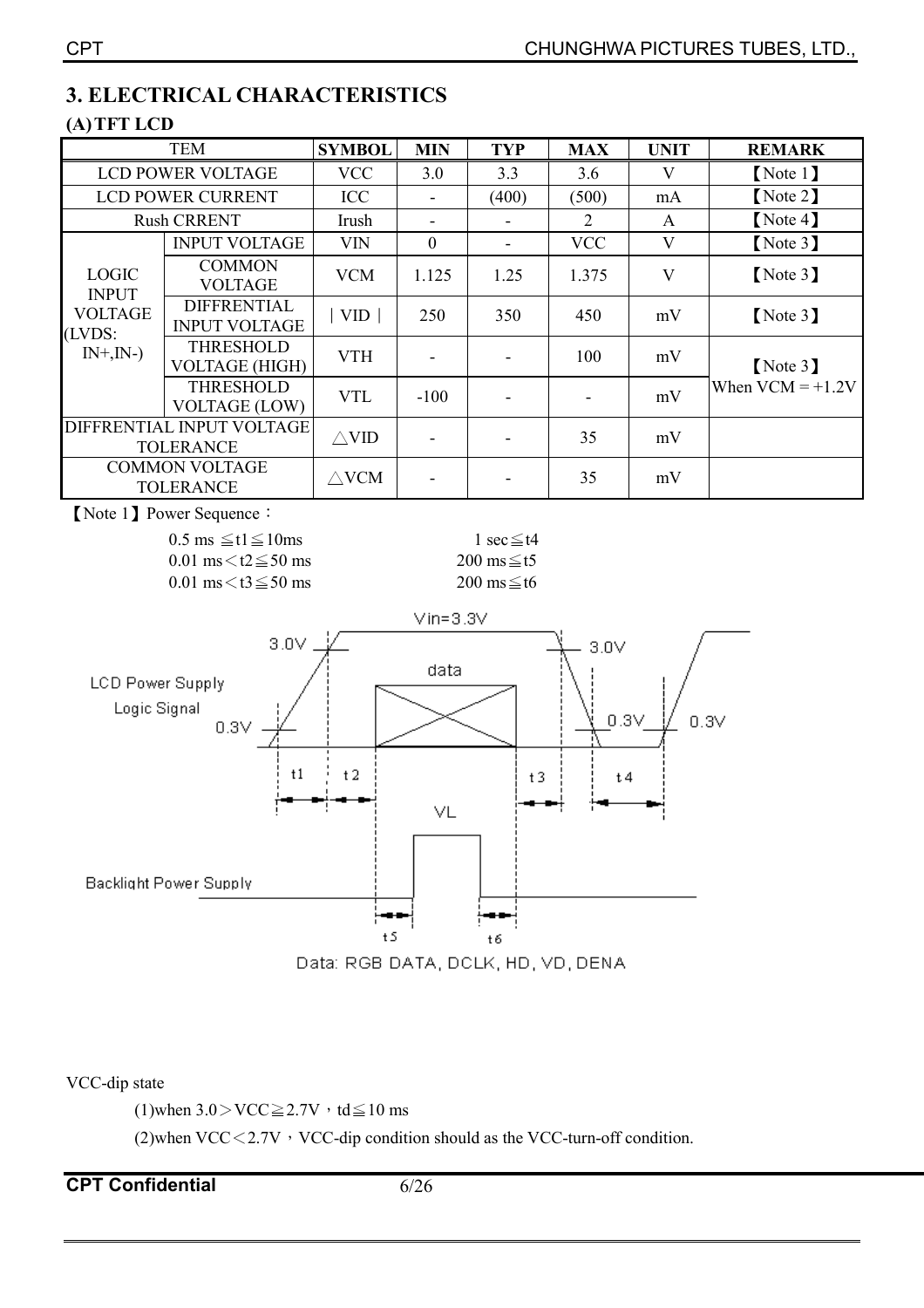

[Note 2] Typical value is  $0 \sim 63$  gray level.(Horizontal line Pattern)

768 line mode,  $VCC = +3.3V$ 

Circuit condition (Typ.):

VCC=3.3 V  $^{\rm \prime}$  f<sub>V</sub>=60 Hz f<sub>H</sub>=48.36 kHz  $^{\rm \prime}$  f<sub>CLK</sub>=75.44 MHz



Circuit condition (Max.):

```
VCC=3.3 V \cdot f<sub>V</sub>=60 Hz f<sub>H</sub>=48.36 kHz \cdot f<sub>CLK</sub>=75.44 MHz
```


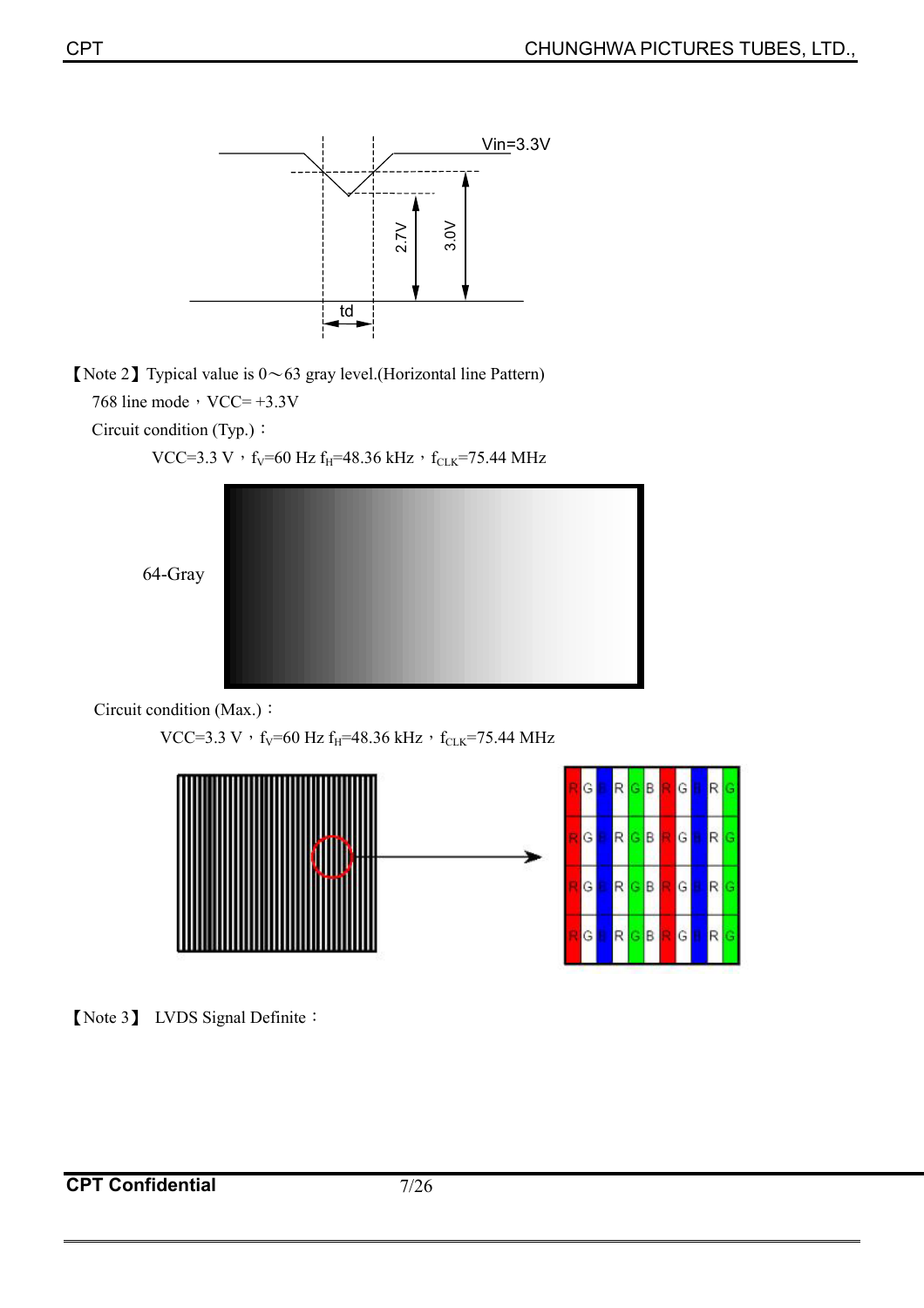





VIN- : Negative differential DATA  $&$  CLK Input

 $VID = VIN + - VIN \triangle$ VCM =  $\vert$  VCM +–VCM -  $\vert$ ,  $\triangle$ VID =  $|$  VID+–VID- $|$ ,  $VID+=|VIH+–VIH-|$ ,  $VID = |VIL+-VIL-|$ ,  $VCM = (VIN+ +VIN-)/2$ ,  $VCM+ = (VIH+ +VIH-)/2,$  $VCM = (VIL + +VIL-)/2,$ 

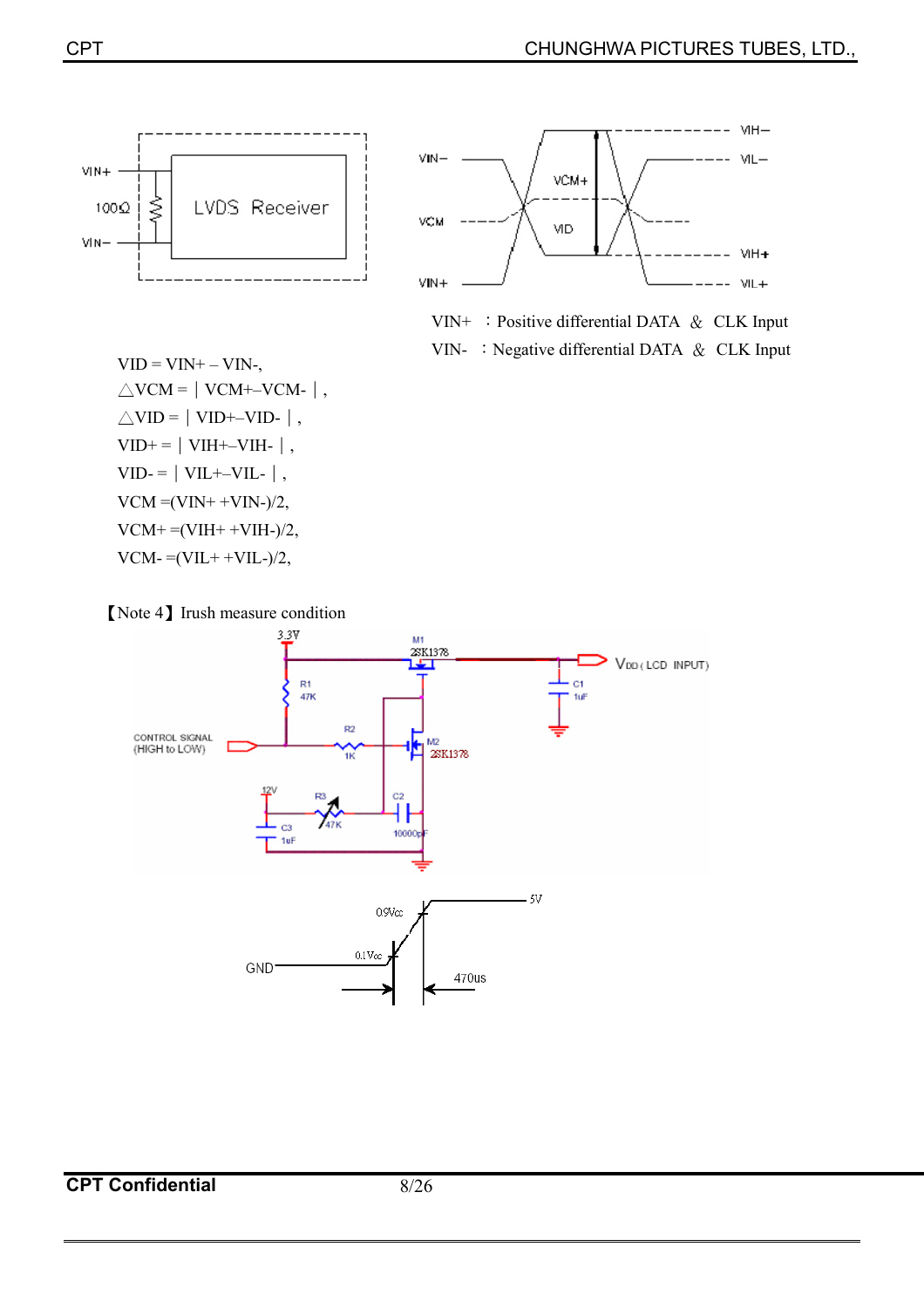### **(B) BACK LIGHT**

### (a.) ELECTRICAL CHARACTERISTICS

|                        |              |            |            |            |             | Ta= $25^{\circ}$ C |
|------------------------|--------------|------------|------------|------------|-------------|--------------------|
| <b>ITEM</b>            | <b>SYMBO</b> | <b>MIN</b> | <b>TYP</b> | <b>MAX</b> | <b>UNIT</b> | <b>REMARK</b>      |
| Forward Voltage        | VF           | (3.0)      | (3.2)      | (3.5)      |             | $I_F = 20mA$       |
| <b>Forward Current</b> | IF           | (18)       | (20)       | $^{(22)}$  | mA          | $*1$               |
| Power consumption      | W            | <b>TBD</b> | (64)       | <b>TBD</b> | mW          | $I_F = 20mA$       |

#### (b) LED LIFE – TIME

| <b>ITEM</b>                     | . .<br>`ondition                                                                               |       | tvn | max | IINIT              | APV<br>DEM            |
|---------------------------------|------------------------------------------------------------------------------------------------|-------|-----|-----|--------------------|-----------------------|
| <b>IEE</b><br>$\sqrt{2}$<br>N/1 | $\sim$ $\sim$<br>$\Omega_{\rm max}$<br><b>TIM</b><br>$\cap -$<br>ルーム<br>1 u-<br>. ג ג ג<br>. . | 15000 |     |     | $\mathbf{h}$<br>шэ | $\sim$<br>$\sim$<br>∼ |

\*1)Measure method: Galvanometer connect to low voltage



\*2)Life time means that estimated time to 50% degradation of initial luminous intensity.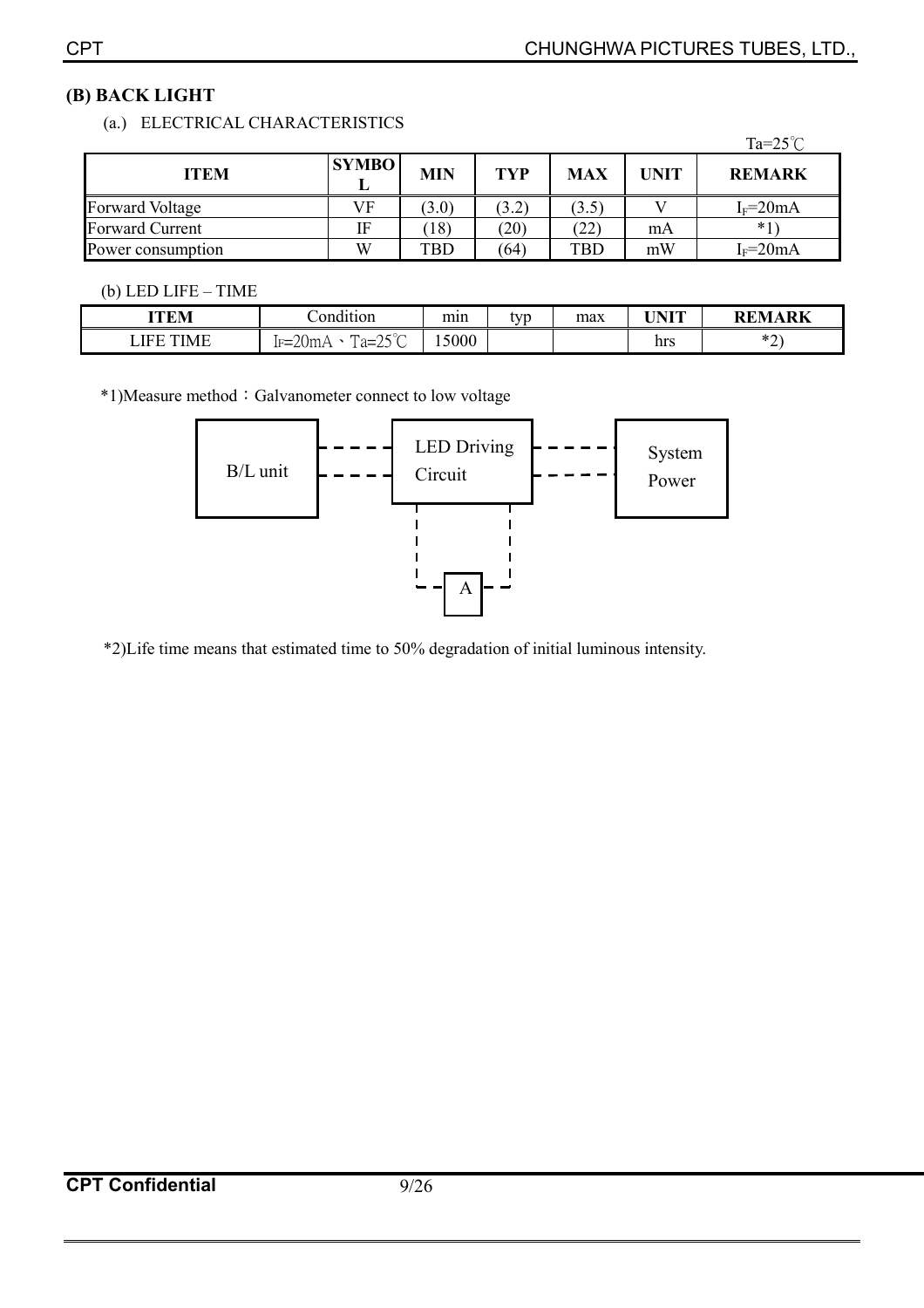### **4. Connector Interface PIN & Function**

#### **CN(Interface signal)**

Outlet connector: 20455-040E-02 (I-PEX)

| Pin No.                 | <b>SYMBOL</b>          | <b>FUNCTION</b>                                                                        |
|-------------------------|------------------------|----------------------------------------------------------------------------------------|
| 1                       | DIAG LOOP              | Diag pin for Dell testing. Pin 1 & 34 must be connected together on the inverter board |
| $\overline{2}$          | VDD                    | Power Supply, 3.3 V (typical)                                                          |
| $\overline{3}$          | VDD                    | Power Supply, 3.3 V (typical)                                                          |
| $\overline{\mathbf{4}}$ | V EEDID                | DDC 3.3V power                                                                         |
| $\overline{5}$          | <b>TEST</b>            | Panel Self Test                                                                        |
| $\overline{6}$          | <b>CIK EEDID</b>       | <b>DDC Clock</b>                                                                       |
| $\overline{7}$          | <b>DATA EEDID</b>      | <b>DDC</b> Data                                                                        |
| $\overline{8}$          | Odd Rin0-              | - LVDS differential data input (R0-R5, G0) (odd pixels)                                |
| $\overline{9}$          | Odd Rin0+              | + LVDS differential data input (R0-R5, G0) (odd pixels)                                |
| 10                      | <b>VSS</b>             | Ground - Shield                                                                        |
| 11                      | Odd Rin1-              | - LVDS differential data input (G1-G5, B0-B1) (odd pixels)                             |
| $\overline{12}$         | Odd Rin1+              | + LVDS differential data input (G1-G5, B0-B1) (odd pixels)                             |
| 13                      | <b>VSS</b>             | Ground - Shield                                                                        |
| $\overline{14}$         | Odd Rin2-              | - LVDS differential data input (B2-B5, HS, VS, DE) (odd pixels)                        |
| $\overline{15}$         | Odd Rin2+              | + LVDS differential data input (B2-B5, HS, VS, DE) (odd pixels)                        |
| 16                      | <b>VSS</b>             | Ground - Shield                                                                        |
| $\overline{17}$         | Odd ClkIN-             | - LVDS differential clock input (odd pixels)                                           |
| $\overline{18}$         | Odd ClkIN+             | + LVDS differential clock input (odd pixels)                                           |
| $\overline{19}$         | $\overline{\text{NC}}$ | No connection                                                                          |
| $\overline{20}$         | $\overline{\text{NC}}$ | No connection                                                                          |
| $\overline{21}$         | <b>NC</b>              | No connection                                                                          |
| 22                      | $\overline{\text{NC}}$ | No connection                                                                          |
| 23                      | $\overline{\text{NC}}$ | No connection                                                                          |
| $\overline{24}$         | NC                     | No connection                                                                          |
| $\overline{25}$         | $\overline{\text{NC}}$ | No connection                                                                          |
| $\overline{26}$         | NC                     | No connection                                                                          |
| $\overline{27}$         | <b>NC</b>              | No connection                                                                          |
| 28                      | $\overline{\text{NC}}$ | No connection                                                                          |
| $\overline{29}$         | <b>NC</b>              | No connection                                                                          |
| 30                      | NC                     | No connection                                                                          |
| $\overline{31}$         | <b>VSSLED</b>          | Ground - LED                                                                           |
| $\overline{32}$         | <b>VSSLED</b>          | Ground - LED                                                                           |
| 33                      | <b>VSSLED</b>          | $Ground - LED$                                                                         |
| $\overline{34}$         | <b>DIAG LOOP</b>       | Diag pin for Dell testing. Pin 1 & 34 must be connected together on the inverter board |
| $\overline{35}$         | <b>PWM</b>             | System PWM Signal Input (+3.3V Swing)                                                  |
| 36                      | LED EN                 | LED enable pin (+3.3V Input)                                                           |
| $\overline{37}$         | NC                     | $\overline{\text{NC}}$                                                                 |
| 38                      | <b>VDDLED</b>          | $7.5V - 21V$ LED power                                                                 |
| 39                      | <b>VDDLED</b>          | 7.5V - 21V LED power                                                                   |
| 40                      | <b>VDDLED</b>          | $7.5V - 21V$ LED power                                                                 |

### [Note]

BIST (Build in self-test pattern)

BIST pin =  $low(GND)$ : Normal

BIST pin = high(VCC)  $\div$  Self-test mode

**CPT Confidential** 10/26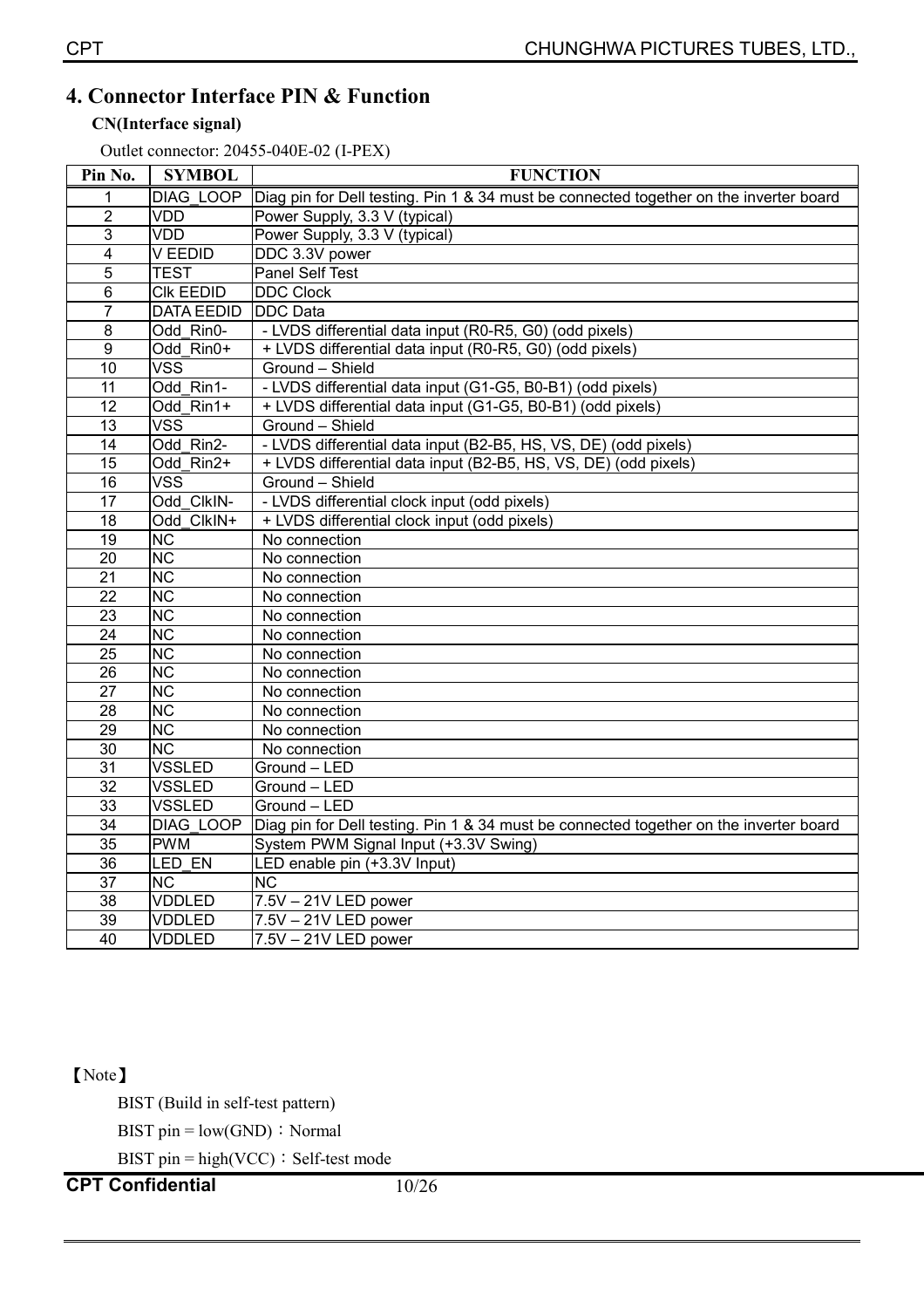- (1). Self-test Display Pattern change when pin 5 is high and no LVDS input signals detected, as followed patterns runs continuously. (Black, White, Red, Green and Blue).
- (2). Pattern sequence







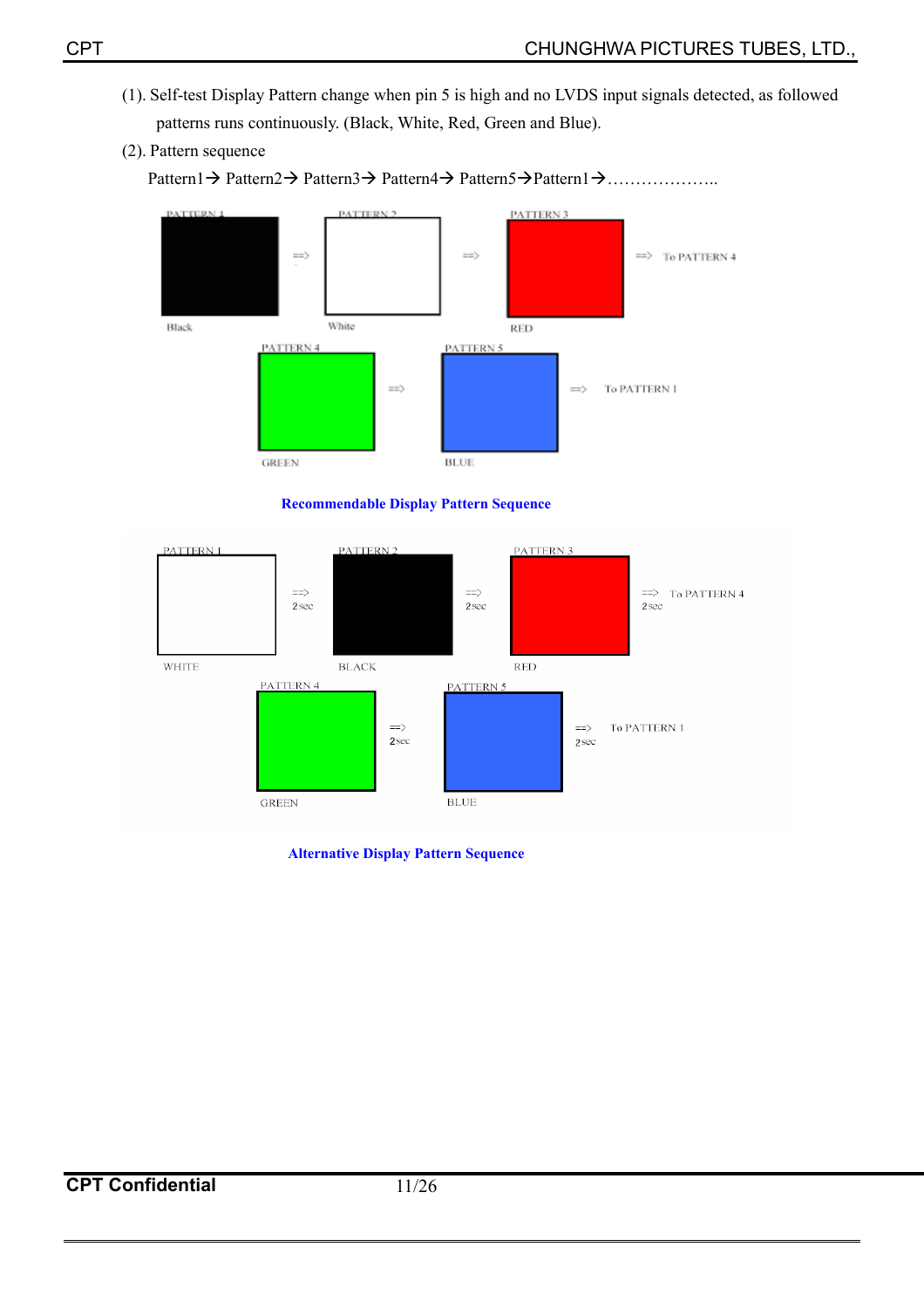### **5. INTERFACE TIMING CHART**



#### **(b) LCD input time sequence**

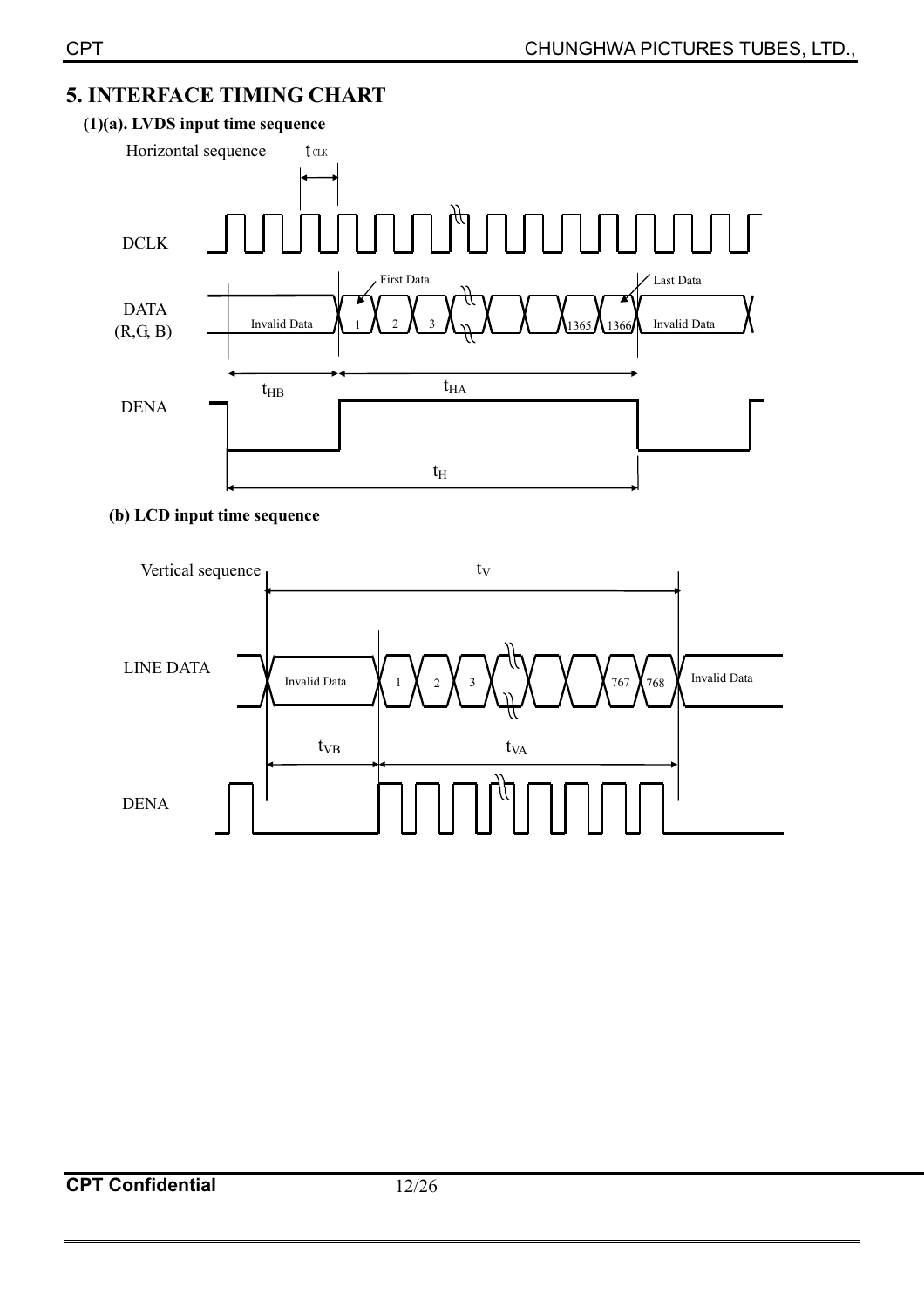| <b>ITEM</b> |                   |                        |                        | <b>SYNBOL</b>    | <b>MIN</b> | <b>TYP</b> | <b>MAX</b> | <b>UNIT</b>      |
|-------------|-------------------|------------------------|------------------------|------------------|------------|------------|------------|------------------|
|             | <b>Frame Rate</b> |                        |                        |                  | 60         | 60         | 60         | Hz               |
|             |                   | <b>DCLK</b>            | Frequency              | $f_{CLK}$        | 65.83      | 75.44      | 88.74      | MHz              |
|             |                   |                        | Period                 | $t_{\text{CLK}}$ | 11.26      | 13.25      | 15.19      | ns               |
| <b>LCD</b>  |                   |                        | Horizontal total time  | $t_{\rm H}$      | 1414       | 1560       | 1700       | $t_{\text{CLK}}$ |
| Timing      |                   | Horizontal<br>Vertical | Horizontal Active time | $t_{HA}$         | 1366       | 1366       | 1366       | $t_{\text{CLK}}$ |
|             | <b>DENA</b>       |                        | Horizontal Blank time  | $t_{HB}$         | 48         | 194        | 334        | $t_{CLK}$        |
|             |                   |                        | Vertical total time    | $t_{V}$          | 776        | 806        | 870        | $t_{\rm H}$      |
|             |                   |                        | Vertical Active time   | t <sub>VA</sub>  | 768        | 768        | 768        | $t_{\rm H}$      |
|             |                   |                        | Vertical Blank time    | $t_{VB}$         | 8          | 38         | 114        | $t_{\rm H}$      |

#### **(2) Timing Chart**

### [Note]

- \*1) Data is latched during DCLK falling period.
- \*2)  $HD \cdot VD$  is negative.
- \*3) DENA (DATA ENABLE) usually is positive.
- \*4) During the whole blank period, DCLK should keep input. During the vertical blank period, HD should keep input.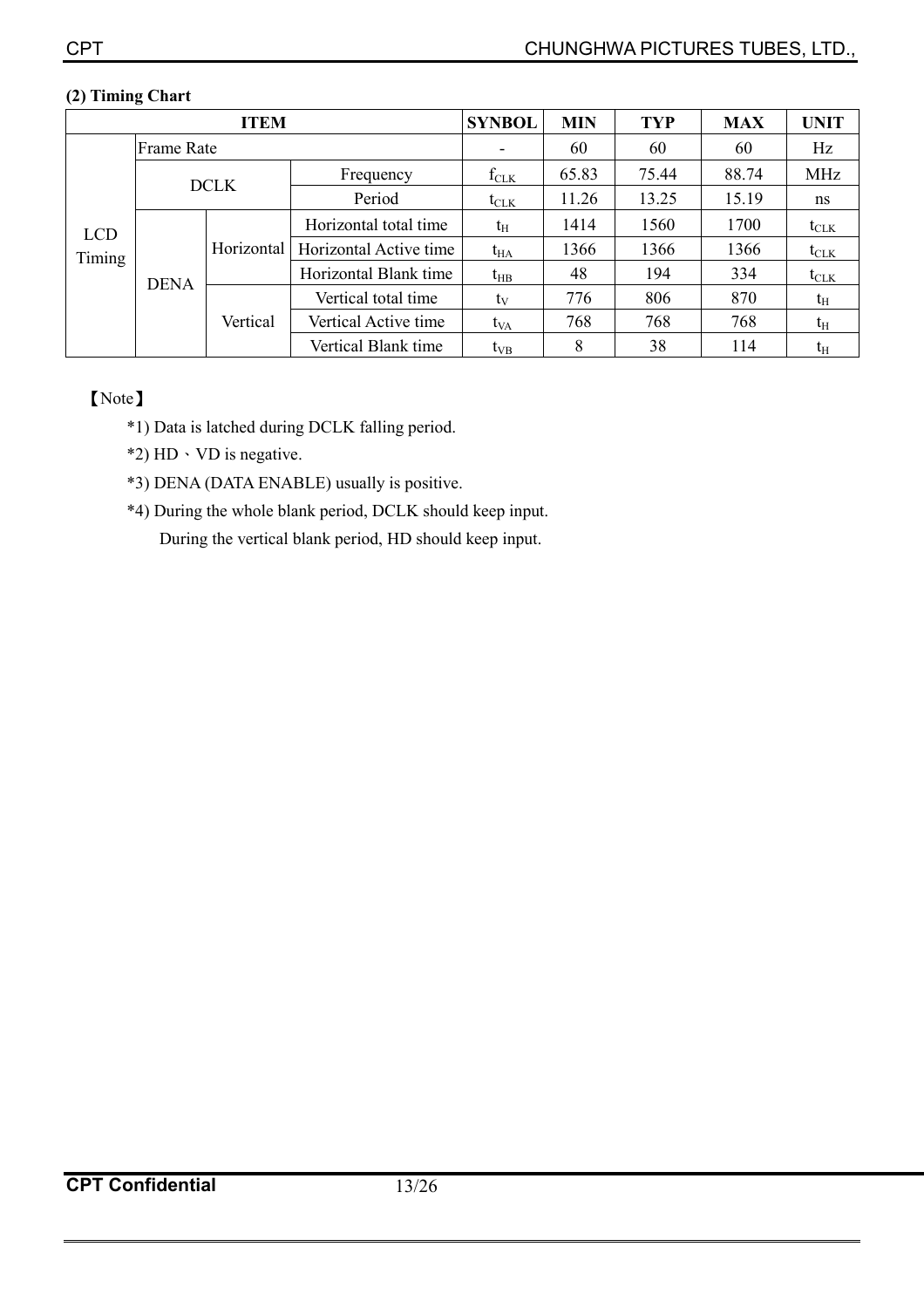|              |                   |                  |                | <b>R DATA</b>           |                  |                               |                             |                | <b>G DATA</b>                             |                  |                         |                                |                 | <b>B DATA</b>                   |                               |                |                                    |                  |                  |
|--------------|-------------------|------------------|----------------|-------------------------|------------------|-------------------------------|-----------------------------|----------------|-------------------------------------------|------------------|-------------------------|--------------------------------|-----------------|---------------------------------|-------------------------------|----------------|------------------------------------|------------------|------------------|
| Color        | <b>Input Data</b> |                  |                |                         |                  |                               | R5   R4   R3   R2   R1   R0 |                |                                           |                  |                         | G5 G4 G3 G2 G1 G0              |                 |                                 |                               |                | B5 'B4 'B3 'B2 'B1 'B0             |                  |                  |
|              |                   | MS:              |                |                         |                  |                               | LS                          | MS.            |                                           |                  |                         |                                | LS              | $\overline{\text{MS}}$ .        |                               |                |                                    |                  | LS               |
|              |                   | $\mathbf{B}$     |                |                         |                  |                               | B                           | B              |                                           |                  |                         |                                | B               | $B$ .                           |                               |                |                                    |                  | B                |
|              | <b>Black</b>      | $\overline{0}$   | $\mathbf{0}$   | $\overline{0}$          | $\mathbf{0}$     | $\bf{0}$                      | $\frac{1}{2}$ 0             |                | $0 \div 0$                                | $\mathbf{0}$     | $\mathbf{0}$            | $0 \div 0$                     |                 | $\overline{0}$ $\overline{0}$ 0 |                               | $\overline{0}$ | $\cdot$ 0                          | $\theta$         | $\boldsymbol{0}$ |
|              | Red(63)           | $\mathbf{1}$     | $\mathbf{1}$   | $1 - i$                 | $\mathbf{1}$     | $\overline{1}$                | $\overline{1}$              |                |                                           |                  | $0 \t 0 \t 0 \t 0 \t 0$ |                                | $\theta$        |                                 |                               |                | $0 \quad 0 \quad 0 \quad 0$        | $\Omega$         | $\cdot$ 0        |
|              | Green(63)         | $\Omega$         |                | $\mathbf{0}$            | $\overline{0}$   | $\mathbf{0}$                  | $\overline{0}$              |                |                                           |                  |                         |                                |                 | $\overline{0}$ .                | $\mathbf{0}$                  | $\mathbf{0}$   | $\overline{0}$                     |                  | 0                |
| <b>Basic</b> | Blue(63)          |                  |                | $\theta$                | $\theta$         | $\theta$                      | - 0                         |                |                                           |                  |                         |                                | $\theta$        |                                 |                               |                |                                    |                  |                  |
| Color        | Cyan              | $\overline{0}$   | $\mathbf{0}$   | $\boldsymbol{0}$        | $\mathbf{0}$     | $\overline{0}$                | $\overline{0}$              |                |                                           |                  |                         |                                |                 |                                 |                               |                |                                    |                  |                  |
|              | Magenta           | $\mathbf{1}$     | $1 - i$        | $\overline{1}$          | $\overline{1}$   | $\overline{1}$                | $\frac{1}{1}$               |                | $0 \t0$                                   | $\Omega$         | $\theta$                | $\overline{0}$                 | $\theta$        |                                 | $1 \cdot 1$                   | $1 - i$        | $\mathbf{1}$                       | $\overline{1}$   |                  |
|              | Yellow            |                  |                | $\overline{1}$          | 1                | $\cdot$ 1                     | - 1                         |                | $\overline{1}$                            |                  | $\overline{1}$          | - 1                            |                 |                                 | $0 \quad 0$                   | $0 \quad 0$    |                                    | $\boldsymbol{0}$ | $\colon 0$       |
|              | White             | 1                |                |                         |                  | $\mathbf{1}$                  | $\overline{1}$              | $\mathbf{1}$   |                                           |                  |                         | 1                              |                 | $1 - i$                         | $\mathbf{1}$                  | 1              | 1                                  |                  | -1               |
|              | RED(0)            | $\overline{0}$   | 0:             | $\overline{0}$          | $\mathbf{0}$     | $\mathbf{0}$                  | $\cdot 0$                   | 0 <sup>1</sup> | $\mathbf{0}$                              | $\boldsymbol{0}$ | $\mathbf{0}$            | $\mathbf{0}$<br>$\blacksquare$ | $\cdot$ 0       | 0 <sup>1</sup>                  | $\mathbf{0}$                  | $\mathbf{0}$   | $\boldsymbol{0}$<br>$\mathbf{H}$ . | $\overline{0}$   | $\mathbf{0}$     |
|              | RED(1)            | $\theta$         | $\overline{0}$ | $\overline{0}$          | $\mathbf{0}$     | $\frac{1}{2}$ 0 $\frac{1}{2}$ | $\overline{1}$              | 0 <sup>1</sup> | $\begin{smallmatrix}0&1\end{smallmatrix}$ | $\overline{0}$   | $\overline{0}$          | $\overline{0}$                 | $\theta$        |                                 | $0 \t 0 \t 0 \t 0$            |                |                                    | $\theta$         | $\overline{0}$   |
|              | RED(2)            | $\overline{0}$   |                | $0 \t 0 \t 0 \t 1 \t 0$ |                  |                               |                             |                |                                           |                  | $0 \t 0 \t 0 \t 0 \t 0$ |                                | $\theta$        |                                 |                               |                | $0 \t 0 \t 0 \t 0$                 | $\overline{0}$   | $\mathbf{0}$     |
| <b>RED</b>   |                   |                  |                |                         |                  |                               |                             |                |                                           |                  |                         |                                |                 |                                 |                               |                |                                    |                  |                  |
|              |                   |                  |                |                         |                  |                               |                             |                |                                           |                  |                         |                                |                 |                                 |                               |                |                                    |                  |                  |
|              | RED(62)           | $\mathbf{1}$     |                |                         |                  |                               | $\overline{0}$              |                | $0 \t0$                                   | $\boldsymbol{0}$ | $\overline{0}$          | $\boldsymbol{0}$               | $\overline{0}$  |                                 | $0 \quad 0 \quad 0$           |                | $\mathbf{0}$                       | $\mathbf{0}$     | $\theta$         |
|              | RED(63)           |                  |                |                         |                  |                               |                             |                | $0 \cdot 0$                               | $\Omega$         | $\Omega$                | $\theta$                       | $\theta$        |                                 | $0 \quad 0$                   | $\Omega$       | $\theta$                           | $\Omega$         | $\theta$         |
|              | Green(0)          | $\overline{0}$   | 0:             | $\mathbf{0}$            | $\mathbf{0}$     | $\overline{0}$                | $\overline{0}$              | 0:             | $\overline{0}$                            | $\boldsymbol{0}$ | $\overline{0}$          | $\mathbf{0}$                   | $\overline{0}$  |                                 | $0 \t0$                       | 0:             | $\mathbf{0}$                       | $\theta$         | $\theta$         |
|              | Green(1)          |                  | $\mathbf{0}$   | $\mathbf{0}$            | $\mathbf{0}$     | $\mathbf{0}$                  | $\vdots$ 0                  | 0 <sub>1</sub> | $\theta$                                  | $\overline{0}$   | $\overline{0}$          | $\overline{0}$                 |                 |                                 | $0 \t0 \t0$                   |                | $\mathbf{0}$                       | $\Omega$         |                  |
|              | Green(2)          | $\overline{0}$   | $\theta$       | $\theta$                | $\theta$         | $\Omega$                      | $\theta$                    | 0 <sup>1</sup> | $\Omega$                                  | $\theta$         | $\theta$                |                                | $\Omega$        |                                 | $0 \t 0 \t 0$                 |                | $\theta$                           | $\Omega$         | $\Omega$         |
| Green        |                   |                  |                |                         |                  |                               |                             |                |                                           |                  |                         |                                |                 |                                 |                               |                |                                    |                  |                  |
|              |                   |                  |                |                         |                  |                               |                             |                |                                           |                  |                         |                                |                 |                                 |                               |                |                                    |                  |                  |
|              | Green(62)         | $\overline{0}$   | 0 <sup>1</sup> | $\bf{0}$                |                  | $0 \quad 0 \quad 0$           |                             | $1 - i$        | $\overline{1}$                            |                  | $\ddot{1}$              |                                | $\frac{1}{2}$ 0 |                                 | $0 \t0 \t0 \t0$               |                |                                    | $0$ i $0$        |                  |
|              | Green(63)         | $\boldsymbol{0}$ | $\theta$       | $\Omega$                | $\Omega$         | $\Omega$                      | $\mathbf{0}$                | 1              |                                           |                  |                         |                                |                 | $\theta$                        | $\Omega$                      | $\Omega$       | $\Omega$                           | $\Omega$         | $\Omega$         |
|              | Blue(0)           | $\overline{0}$   | $\overline{0}$ | $\mathbf{0}$            | $\boldsymbol{0}$ |                               | $0 \tcdot 0$                |                | $0 \t 0$                                  | $\boldsymbol{0}$ | $\overline{0}$          | $\overline{0}$                 | $\overline{0}$  |                                 | $\overline{0}$ $\overline{0}$ | $\mathbf{0}$   | $\mathbf{0}$                       | $\theta$         | $\theta$         |
|              | Blue(1)           |                  | $\mathbf{0}$   | $0$ i                   | $\mathbf{0}$     |                               | $0 \cdot 0$                 |                | $0 \t 0$                                  | $\theta$         | $\Omega$                | $\mathbf{0}$                   | $\theta$        |                                 | $0 \t0 \t0$                   |                | $0 \cdot 0$                        |                  |                  |
| Blue         | Blue(2)           |                  |                | 0:0:0:0:0:0:0           |                  |                               |                             |                | $0 \quad 0 \quad 0$                       |                  |                         | $0 \quad 0 \quad 0$            |                 |                                 |                               |                | 0:0:0:0:1:0                        |                  |                  |
|              |                   |                  |                |                         |                  |                               |                             |                |                                           |                  |                         |                                |                 |                                 |                               |                |                                    |                  |                  |
|              |                   |                  |                |                         |                  |                               |                             |                |                                           |                  |                         |                                |                 |                                 |                               |                |                                    |                  |                  |
|              | Blue(62)          |                  | $0 \cdot 0$    | $0$ i                   | $\bf{0}$         | $0 \quad 0$                   |                             |                |                                           | $0 \t 0 \t 0$    | $\overline{0}$          | $\overline{0}$                 | $\overline{0}$  |                                 | $1 \t1 \t1$                   |                | $\overline{1}$                     |                  |                  |
|              | Blue(63)          |                  | $0 \t 0$       | $0 \div 0$              |                  | $0 \t 0$                      |                             |                | $0 \t 0 \t 0$                             |                  | $\boldsymbol{0}$        | $0 \quad 0$                    |                 |                                 | $1 + 1 + 1 +$                 |                |                                    |                  |                  |

### **(3) DATA mapping**

### [Note]

1) Gray level:

 $Color(n) : n$  is level order; higher n means brighter level.

### 2) DATA:

1: high  $\cdot$  0: low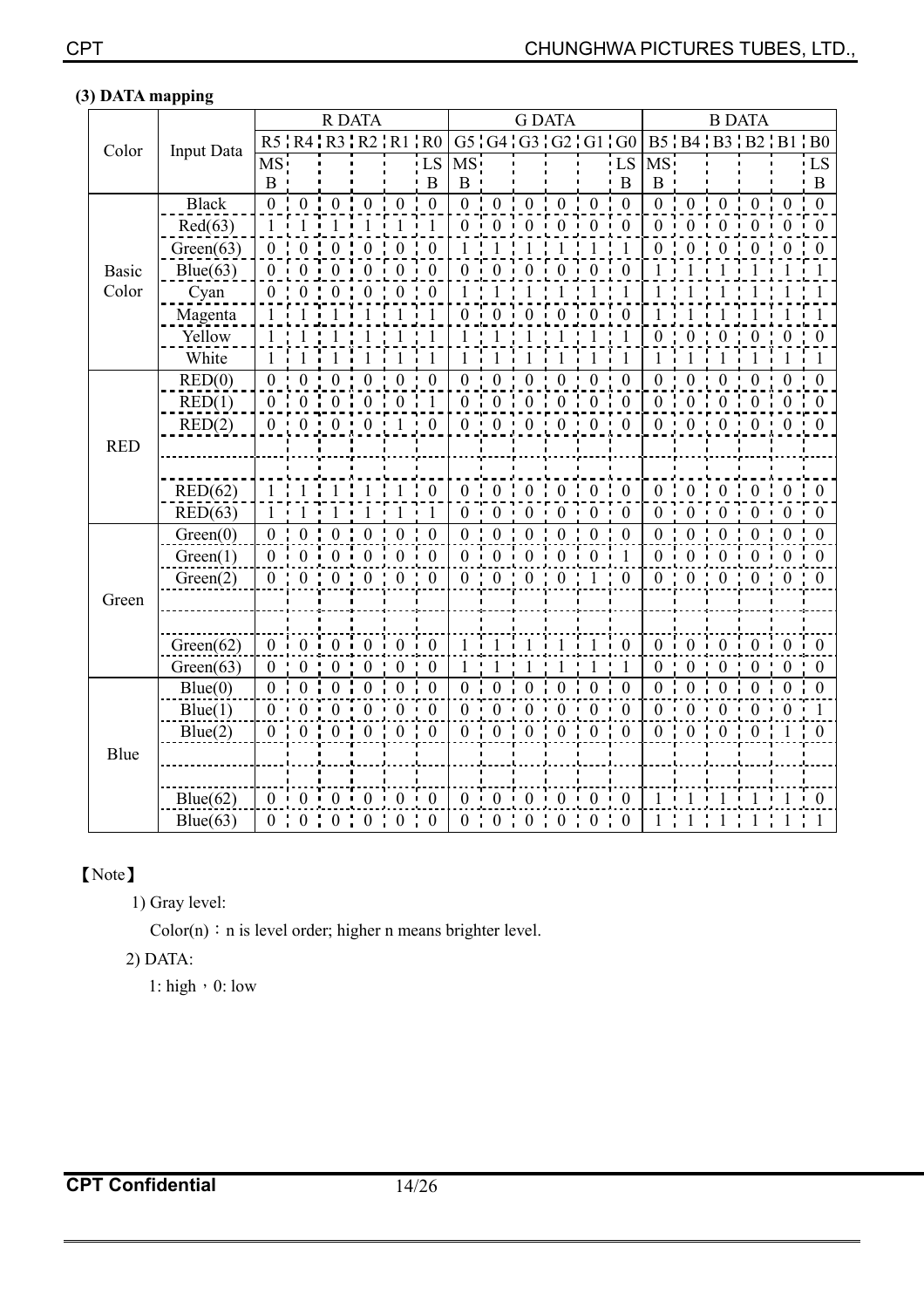### **6. BLOCK DIAGRAM**

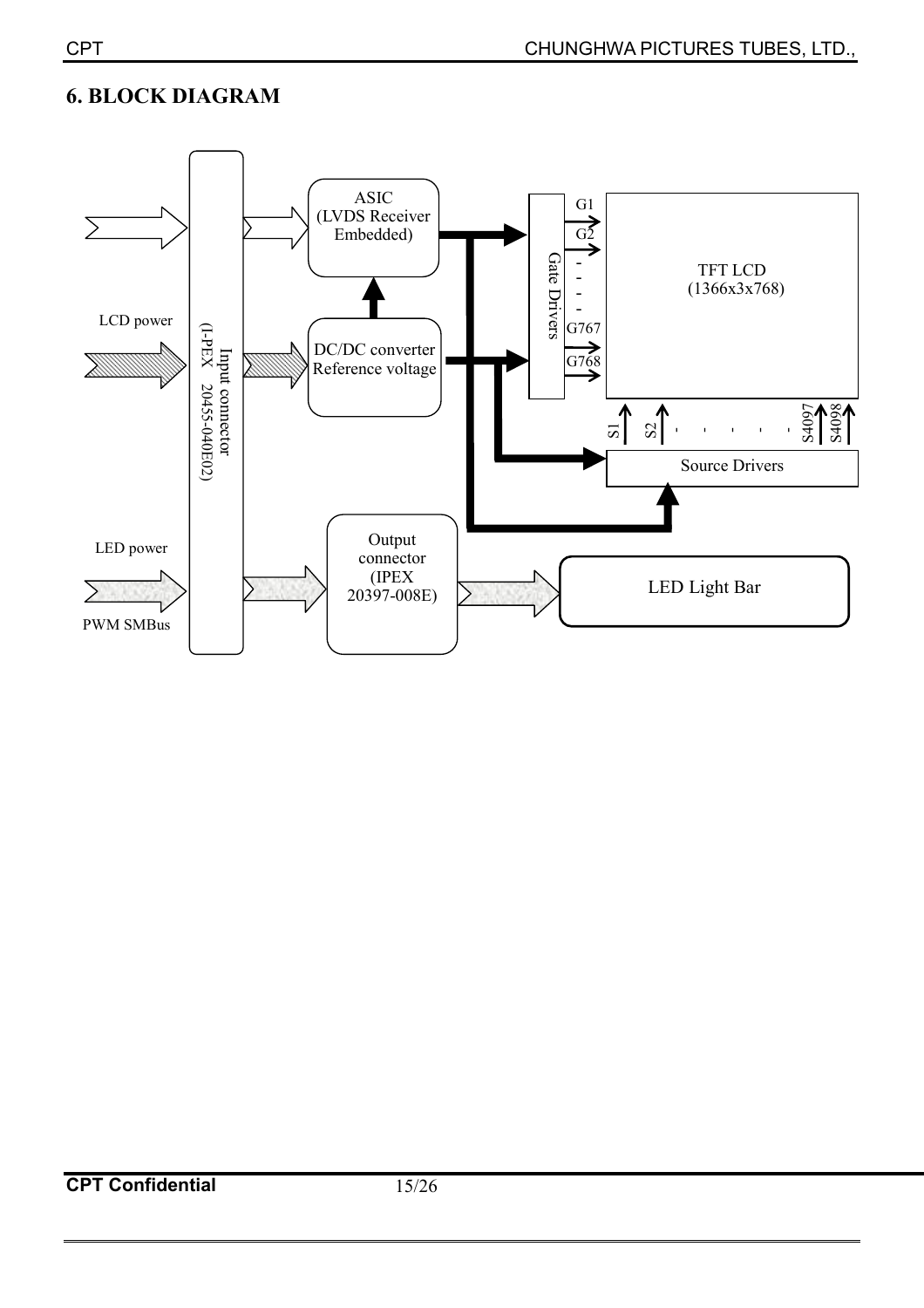### **7. MECHANICAL SPECIFICATION**

#### **(1) Front side**

The tolerance, not show in the figure, is ±0.5mm. [Unit ↓ mm]



**CPT Confidential** 16/26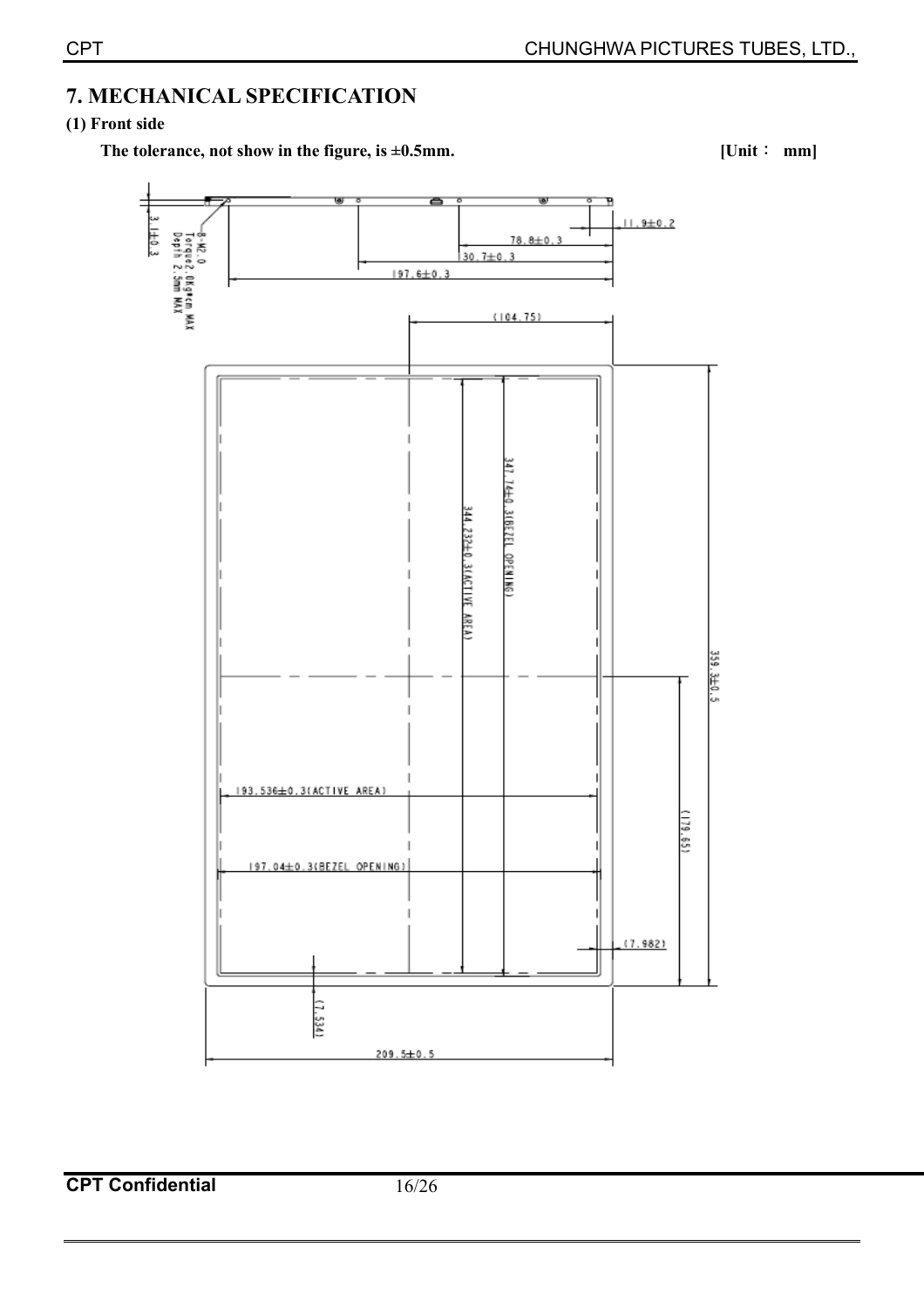### **2) Rear side**

**The tolerance, not show in the figure, is ±0.5mm.** [Unit ∴ mm]



**CPT Confidential** 17/26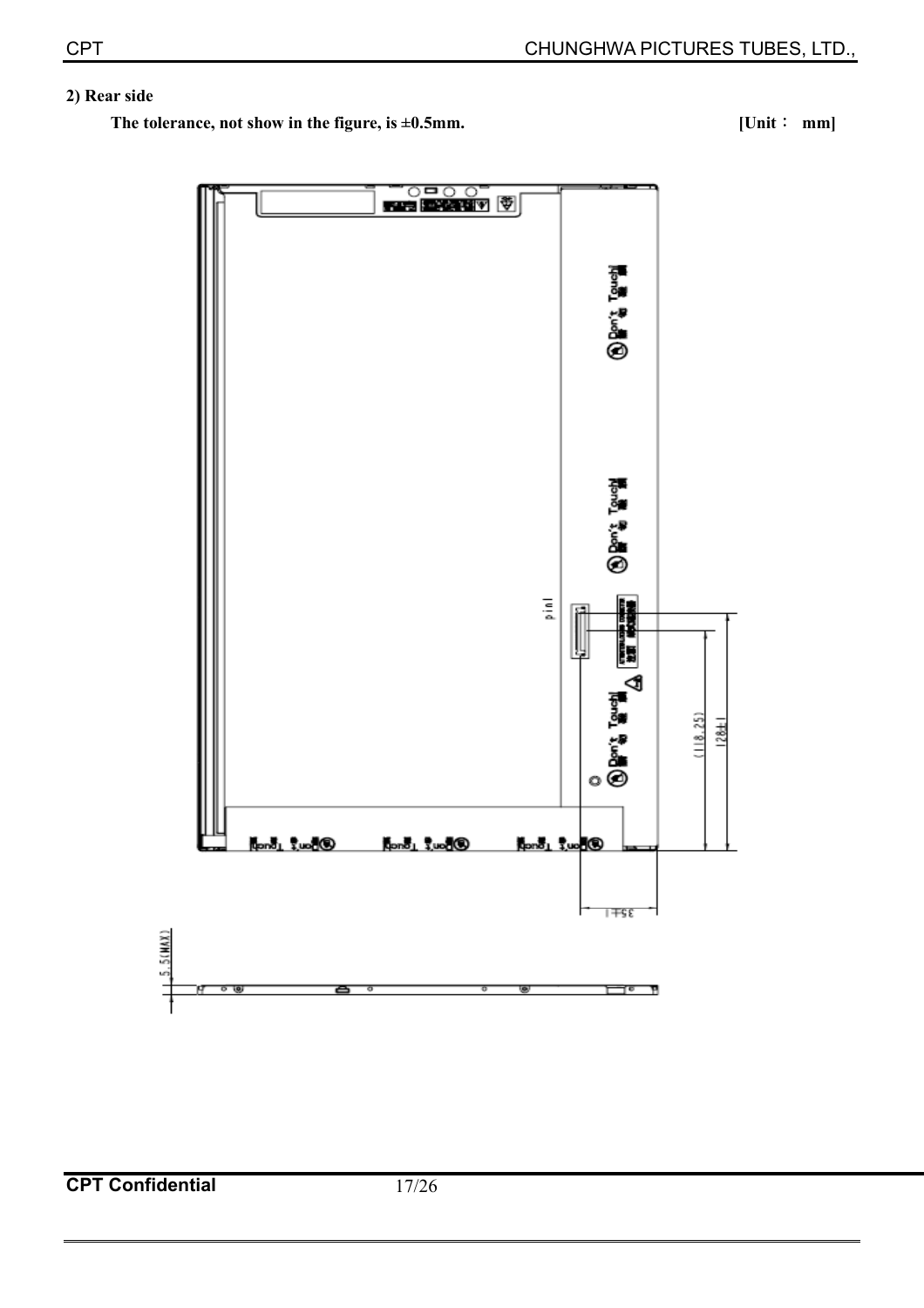|                                    |             |                       |                                |          |                |              | $1a \neq 0$ ( $1D D \neq 0$ |               |
|------------------------------------|-------------|-----------------------|--------------------------------|----------|----------------|--------------|-----------------------------|---------------|
| <b>ITEM</b>                        |             | <b>SYMBOL</b>         | <b>CONDITION</b>               | MIN.     | TYP.           | MAX.         | <b>UNIT</b>                 | <b>REMARK</b> |
| <b>Contrast Ratio</b>              |             | <b>CR</b>             | $\theta = \psi = 0^{\circ}$    | (400)    | 600            |              |                             | $*1) 2)$      |
| Luminance (5P)                     |             | L                     | $\theta = \psi = 0^{\circ}$    | 200      | 220            |              | cd/m <sup>2</sup>           | $*1)3)$       |
| Uniformity(5P)                     |             | $\Delta L$            | $\theta = \psi = 0^{\circ}$    | 80       |                |              | $\frac{0}{0}$               | $*1)$ 3)      |
| Uniformity(13P)                    |             | $\Delta L$            | $\theta = \psi = 0^{\circ}$    | 65       |                |              | $\frac{0}{0}$               | $*1)$ 3)      |
| <b>Response Time</b>               |             | <b>Tr</b>             | $\theta = \psi = 0^{\circ}$    |          | $\overline{3}$ | 6            | ms                          | $*5)$         |
|                                    |             | <b>Tf</b>             | $\theta = \psi = 0^{\circ}$    |          | 5              | 10           | ms                          | $*5)$         |
| Cross talk                         |             | <b>CT</b>             | $\theta = \phi = 0^{\circ *3}$ |          |                | $\mathbf{1}$ | $\frac{0}{0}$               | $*6)$         |
| View angle                         | Horizontal  | $\overline{\Psi}$     | $CR \ge 10$                    | $40/-40$ | $45/-45$       |              | $\circ$                     | $*4)$         |
|                                    | Vertical    | $\boldsymbol{\theta}$ |                                | $15/-30$ | $20/-35$       |              | $\circ$                     | $*4)$         |
| Color<br>Temperature<br>Coordinate | W           | $\mathbf X$           |                                | 0.283    | 0.313          | 0.343        |                             |               |
|                                    |             | Y                     |                                | 0.299    | 0.329          | 0.359        |                             |               |
|                                    | $\mathbf R$ | $\mathbf X$           |                                | (0.590)  | (0.620)        | (0.650)      |                             |               |
|                                    |             | $\mathbf Y$           | $\theta = \psi = 0^{\circ}$    | (0.310)  | (0.340)        | (0.370)      |                             | $*3)$         |
|                                    | G           | $\overline{X}$        |                                | (0.300)  | (0.330)        | (0.360)      |                             |               |
|                                    |             | Y                     |                                | (0.540)  | (0.570)        | (0.600)      |                             |               |
|                                    | B           | X                     |                                | (0.120)  | (0.150)        | (0.180)      |                             |               |
|                                    |             | Y                     |                                | (0.030)  | (0.060)        | (0.090)      |                             |               |
| Gamut                              |             |                       | $\theta = \psi = 0^{\circ}$    | 56%      | 60%            |              |                             | $*7)$         |
| Gamma                              |             | $\gamma$              | GL                             | 2.0      | 2.2            | 2.4          |                             |               |

### **8. OPTICAL CHARACTERISTICS**

 $Ta=25^\circ C \cdot VDD=3.3V$ 

Color coordinate and color gamut are measured by SRUL1R, response time is measured by TRD-100,and all the other items are measured by BM-5A (TOPCON). All these items are measured under the dark room condition (no ambient light).

Measurement Condition: IL=20mA(each LED)

### **Definition of these measurement items is as follows:**

### **\*1) Setup of Measurement Equipment**

The LCD module should be turn-on to a stable luminance level to be reached. The measurement should be executed after lighting Backlight for 20 minutes and in a dark room.

#### **\*2) Definition of Contrast Ratio**

CR=ON (White) Luminance/OFF (Black) Luminance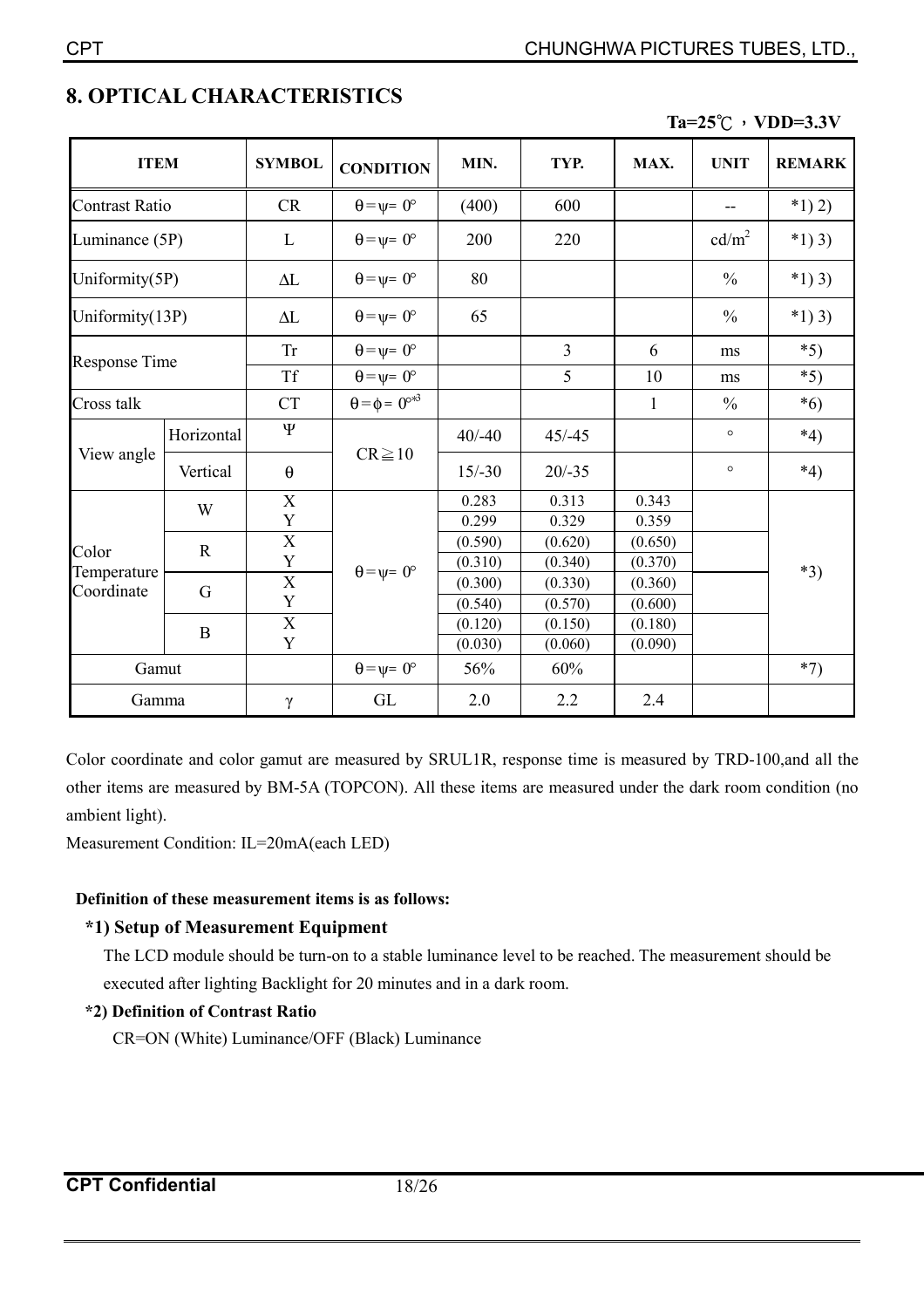

#### **\*3) Definition of Luminance and Luminance uniformity**

Central luminance: The white luminance is measured at the center position "5" on the screen, see Fig.1 below. 5P Luminance (AVG): The white luminance is measured at measuring points  $5 \cdot 10 \cdot 11 \cdot 12 \cdot 13$ , see Fig.1 below. 5P Uniformity:  $\Delta L = (Lmin / Lmax) \times 100\%$ 



Fig.1 Measure point (Active area)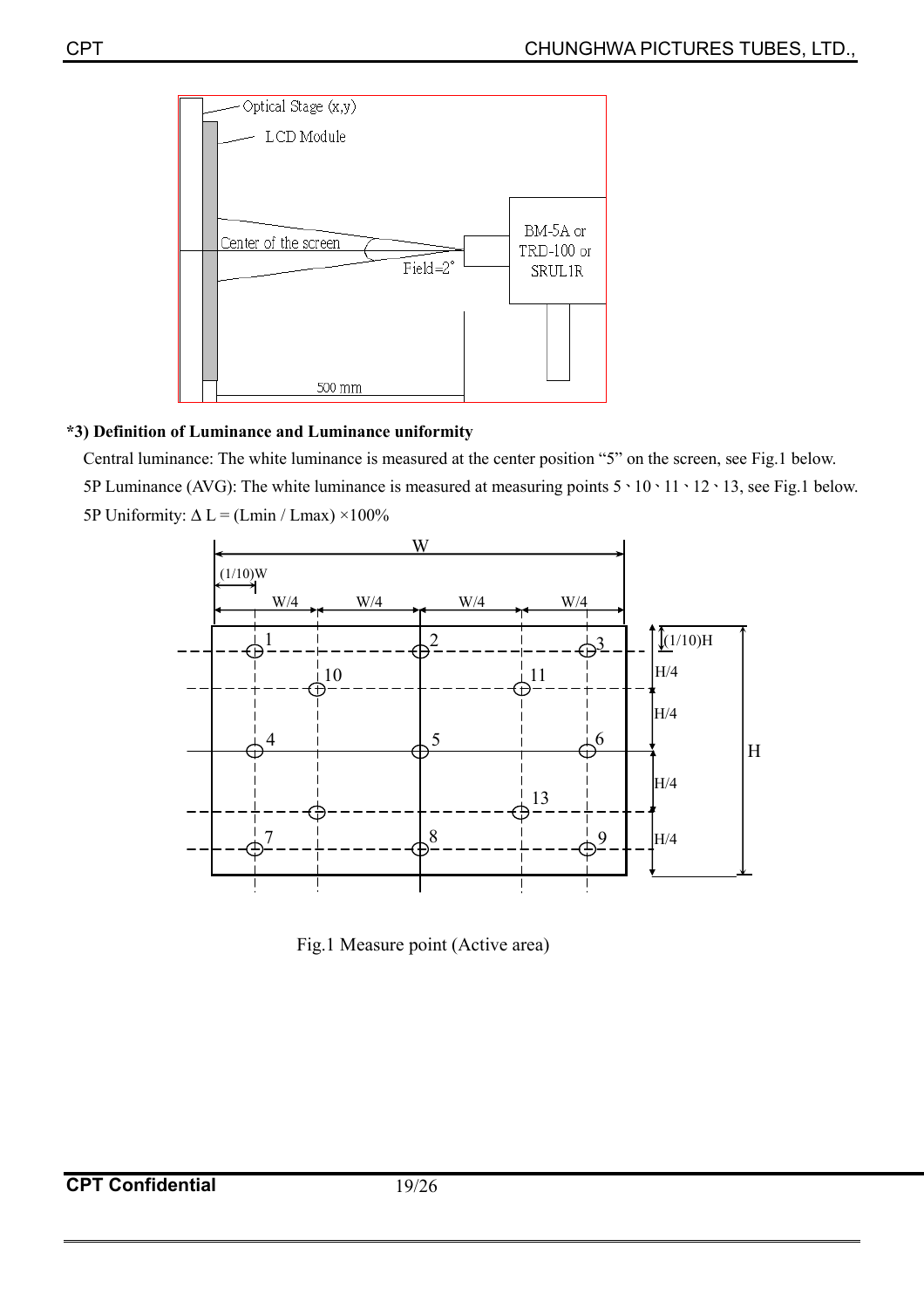#### $*$ 4) Definition of view angle( $\theta$ ,  $\psi$ )



**\*5) Definition of response time** 



#### **\*6) Definition of image sticking:**

Continuously display the test pattern shown in the figure below for 16 hrs. At  $25^{\circ}$ C. To change the picture to gray pattern (gray 32 pattern), and the previous image shall not persist during 20 min.



White: 63 Gray Black: 0 Gray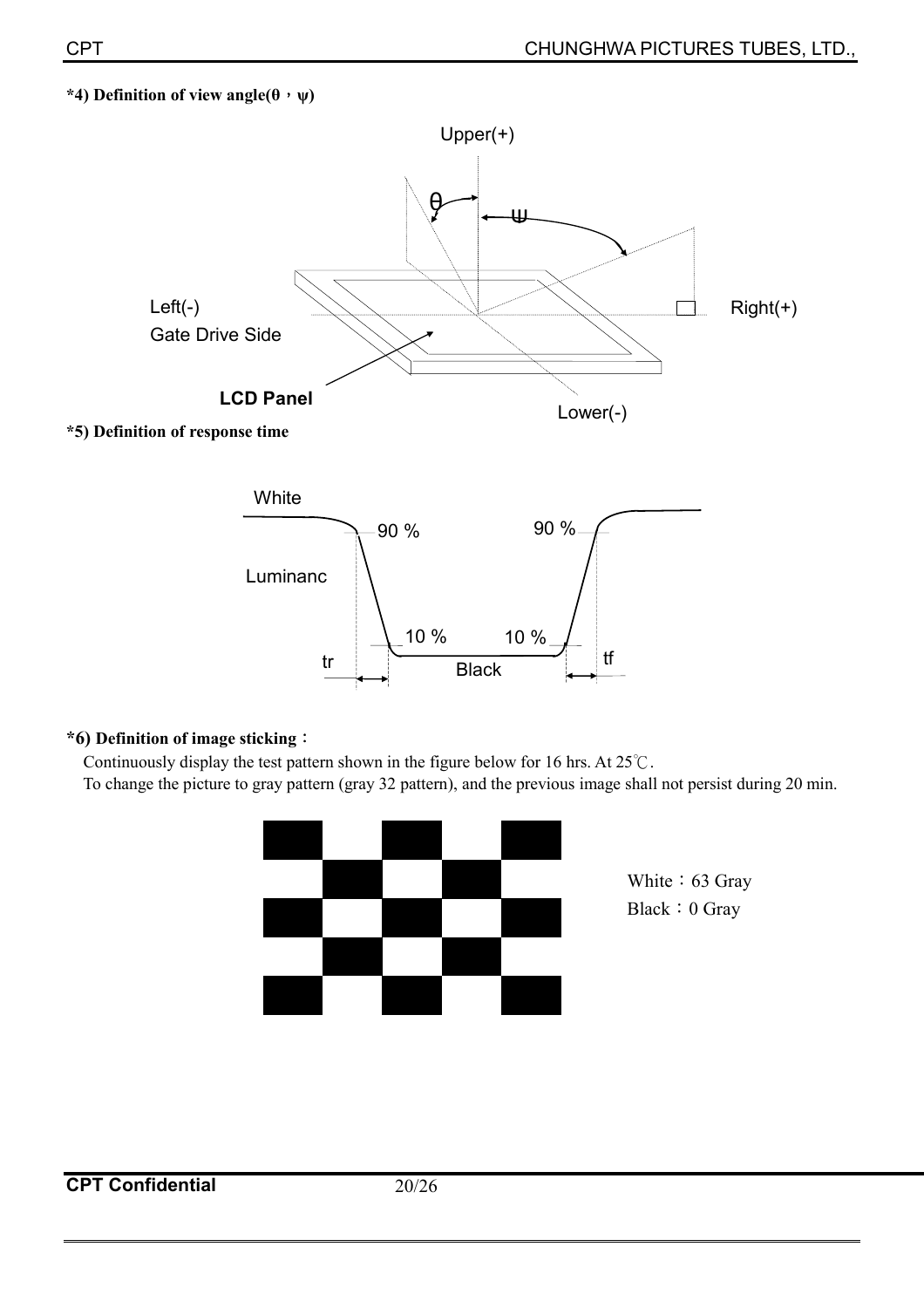### **\*7) Crosstalk Modulation Ratio:**

 $CT=|Y_B-Y_A| / Y_{A} \times 100\%$ 

 $Y_A \cdot Y_B$  measure position and definition

YA means luminance at gray level 32(exclude gray level 0 pattern)

Y<sub>B</sub> means luminance at gray level 32(include gray level 0 pattern)



### **\*8) Definition Gamma (VESA)**

Based on Customer Sample, take the average value as a standard center value and the variation range of gamma value caused by loop voltage error should be between +/- 0.2. the bellow figure shows how to obtain the gamma curve and  $\gamma$  (from gray level:  $0 \cdot 4 \cdot 8$ -----60  $\cdot 63$ ).

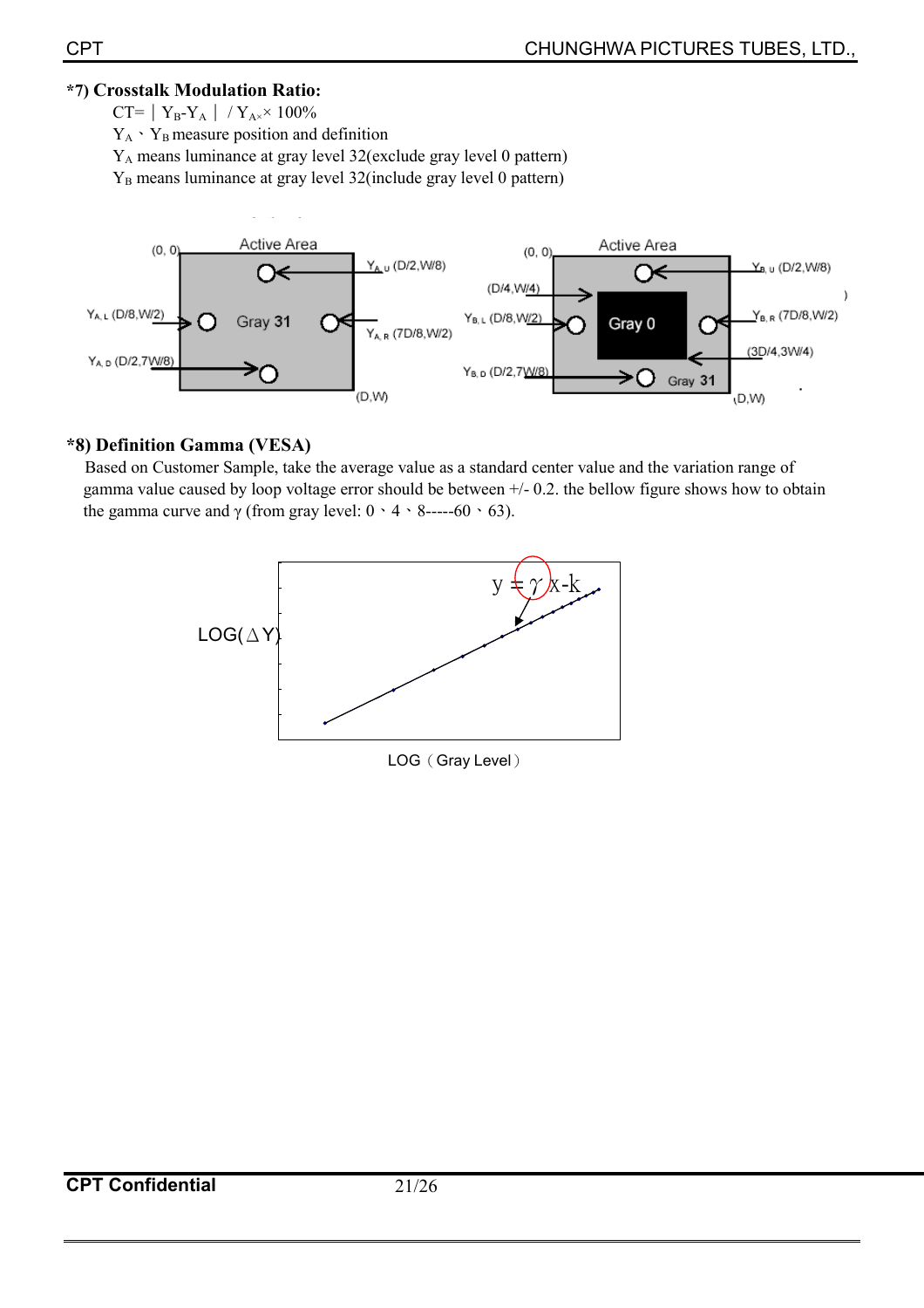### **9.RELIABILITY TEST CONDITIONS**

### **9.1 Temperature and Humidity**

| <b>TEST ITEMS</b>                                         | <b>CONDITIONS</b>                                                             |  |
|-----------------------------------------------------------|-------------------------------------------------------------------------------|--|
| <b>High Temperature Operation</b>                         | $50^{\circ}$ C ; 240Hrs                                                       |  |
| <b>High Temperature Storage</b>                           | $60^{\circ}$ C ; 240Hrs                                                       |  |
| <b>High Temperature</b><br><b>High Humidity Operation</b> | $50^{\circ}$ C ; 90% RH ; 240Hrs                                              |  |
| High Temperature High Humidity Storage                    | $60^{\circ}$ C ; 90% RH ; 48 Hrs                                              |  |
| Low Temperature Operation                                 | $0^{\circ}$ C $\div$ 240 Hrs                                                  |  |
| Low Temperature Storage                                   | $-20^{\circ}$ C ; 240 Hrs                                                     |  |
| Thermal Shock                                             | $-20^{\circ}$ C (0.5 hr) $\sim$ 60° C (0.5 hr) $\cdot$<br>Ramp<20℃, 100 CYCLE |  |

#### **9.2 Shock & Vibration**

| <b>TEST ITEMS</b>               | <b>CONDITIONS</b>                                                                                                                                                                    |
|---------------------------------|--------------------------------------------------------------------------------------------------------------------------------------------------------------------------------------|
| <b>Shock</b><br>(Non-Operation) | Shock level : $1960 \text{m/s}^2$ (200G), Waveform : half sinusoidal wave,<br>2ms, 6 axis ( $\pm$ X, $\pm$ Y, $\pm$ Z) per cycle                                                     |
| Vibration<br>(Non-Operation)    | Vibration level : $9.8 \text{m/s}^2 (1.0 \text{G})$ , sinusoidal wave (each x, y, z axis :<br>1hr, total 3hrs)<br>Frequency range : $5 \sim 500$ Hz<br>Sweep speed : 0.5 Octave/min. |

#### **9.3 ESD**

|                     | Surface discharge (Panel display area $\cdot$<br>Frame · PWB · Panel back side) |                    | Electrics capacity of<br>Connector |
|---------------------|---------------------------------------------------------------------------------|--------------------|------------------------------------|
|                     | Contact                                                                         | Air                | Contact                            |
| Capacity            | 150 pF                                                                          | 150 pF             | 200 pF                             |
| Resistance          | $330 \Omega$                                                                    | $330 \Omega$       | $0\Omega$                          |
| Voltage             | $\pm 8kV$                                                                       | $\pm 8kV/\pm 15kV$ | $\pm 250$ V                        |
| Interval            | l sec                                                                           | l sec              | l sec                              |
| Times(single point) | 25                                                                              | 25                 |                                    |

| Acceptance Criteria | Air Discharge | Air Discharge |  |
|---------------------|---------------|---------------|--|
|                     | $+/-8$ kV     | $+/-15$ kV    |  |
|                     | Permitted     | Permitted     |  |
|                     | Permitted     | Permitted     |  |
|                     | Not Permitted | Permitted     |  |
|                     | Not Permitted | Not Permitted |  |

| <b>Acceptance Definitions</b> |                                                                                                      |  |  |  |  |
|-------------------------------|------------------------------------------------------------------------------------------------------|--|--|--|--|
|                               | Normal operation. No degradation. No failures.                                                       |  |  |  |  |
| В                             | Some performance degradation allowed. No data<br>lost.<br>Self-recoverable.                          |  |  |  |  |
|                               | Temporary performance degradation. Recovery by operator is<br>acceptable.                            |  |  |  |  |
|                               | Degradation or loss of function, which is not recoverable due to<br>damage of equipment (components) |  |  |  |  |

**CPT Confidential** 22/26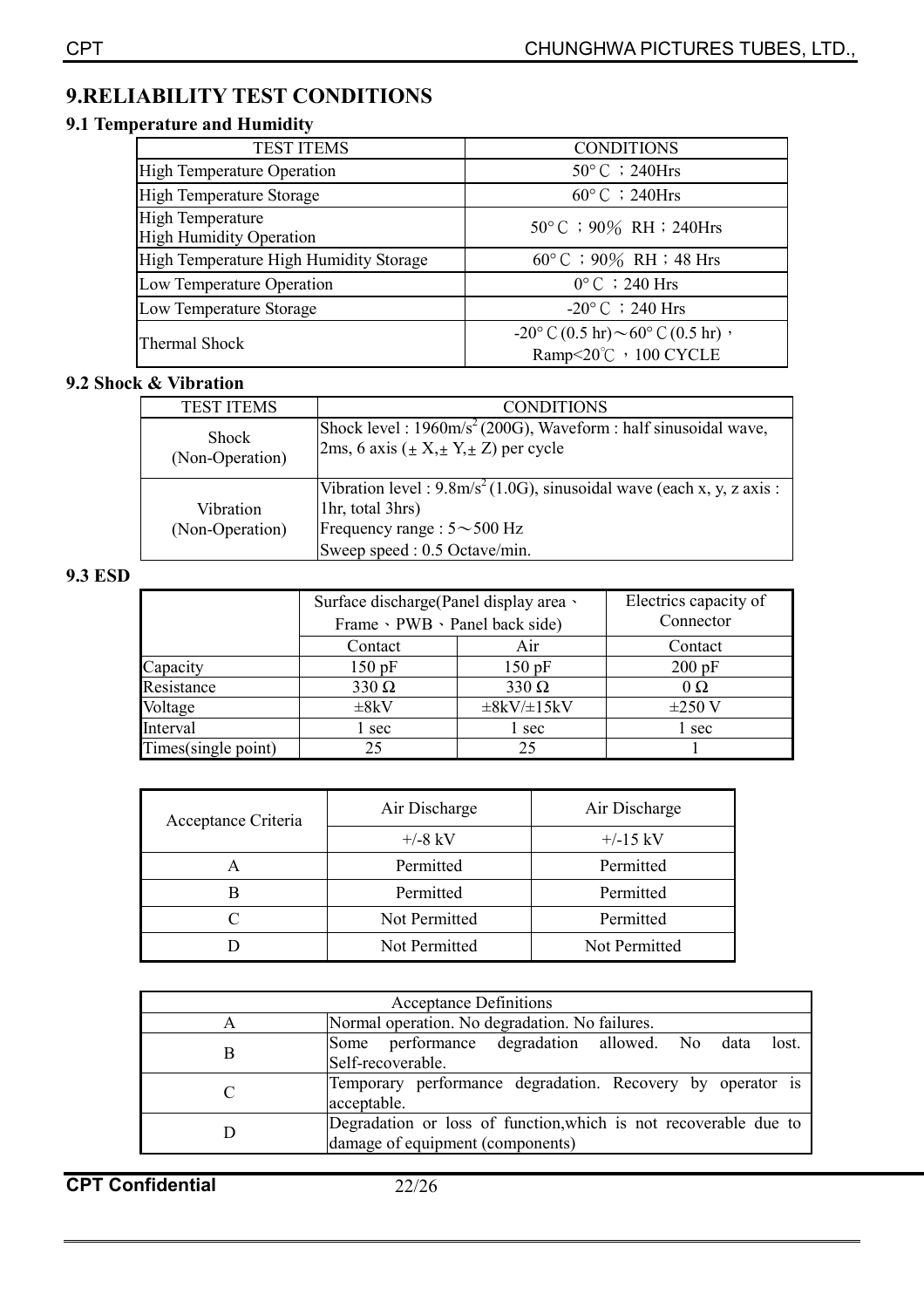### **9.4 MTBF without B/L:** 200,000 Hrs (min) lifetimes.

### **9.5 Judgment standard**

The judgment of the above test should be made as follow:

Pass: Normal display image with no obvious non-uniformity and no line defect.

Partial transformation of the module parts should be ignored.

Fail: No display image, obvious non-uniformity, or line defects.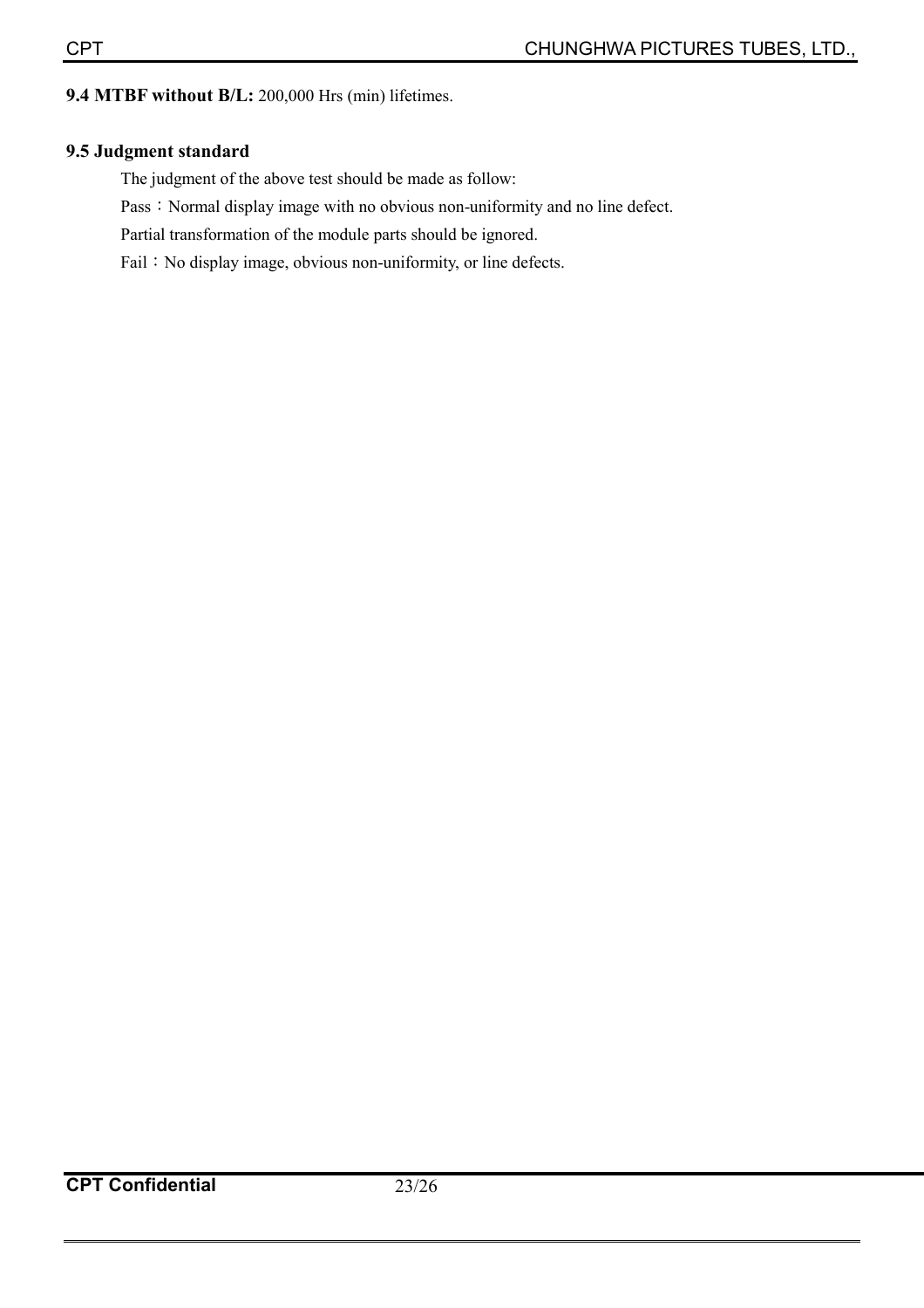### **10. HANDLING PRECAUTIONS FOR TFT-LCD MODULE**

Please pay attention to the followings in handling- TFT-LCD products;

- 10.1 ASSEMBLY PRECAUTION
	- (1) Please use the mounting hole on the module side in installing and do not beading or wrenching LCD in assembling. And please do not drop, bend or twist LCD module in handling.
	- (2) Please design display housing in accordance with the following guidelines.
		- Housing case must be destined carefully so as not to put stresses on LCD all sides and not to wrench module. The stresses may cause non-uniformity even if there is no non-uniformity statically.
		- Keep sufficient clearance between LCD module back surface and housing when the LCD module is mounted. Approximately 1.0 mm of the clearance in the design is recommended taking into account the tolerance of LCD module thickness and mounting structure height on the housing.
		- When some parts, such as, FPC cable and ferrite plate, are installed underneath the LCD module, still sufficient clearance is required, such as 0.5mm. This clearance is, especially, to be reconsidered when the additional parts are implemented for EMI countermeasure.
		- Design the inverter location and connector position carefully so as not to give stress to lamp cable, or not to interface the LCD module by the lamp cable.
		- Keep sufficient clearance between LCD module and the others parts, such as inverter and speaker so as not to interface the LCD module. Approximately 1.0mm of the clearance in the design is recommended.
	- (3) Please do not push or scratch LCD panel surface with any-thing hard. And do not soil LCD panel surface by touching with bare hands. ( Polarizer film, surface of LCD panel is easy to be flawed.)
	- (4) Please do not press any parts on the rear side such as source TCP, gate TCP, control circuit board and FPCs during handling LCD module. If pressing rear part is unavoidable, handle the LCD module with care not to damage them.
	- (5) Please wipe out LCD panel surface with absorbent cotton or soft clothe in case of it being soiled.
	- (6) Please wipe out drops of adhesives like saliva and water on LCD panel surface immediately. They might damage to cause panel surface variation and color change.
	- (7) Please do not take a LCD module to pieces and reconstruct it. Resolving and reconstructing modules may cause them not to work well.
	- (8) Please do not touch metal frames with bare hands and soiled gloves. A color change of the metal frames can happen during a long preservation of soiled LCD modules.
	- (9) Please pay attention to handling lead wire of backlight so that it is not tugged in connecting with inverter.

### 10.2 OPERATING PRECAUTIONS

(1) Please be sure to turn off the power supply before connecting and disconnecting signal input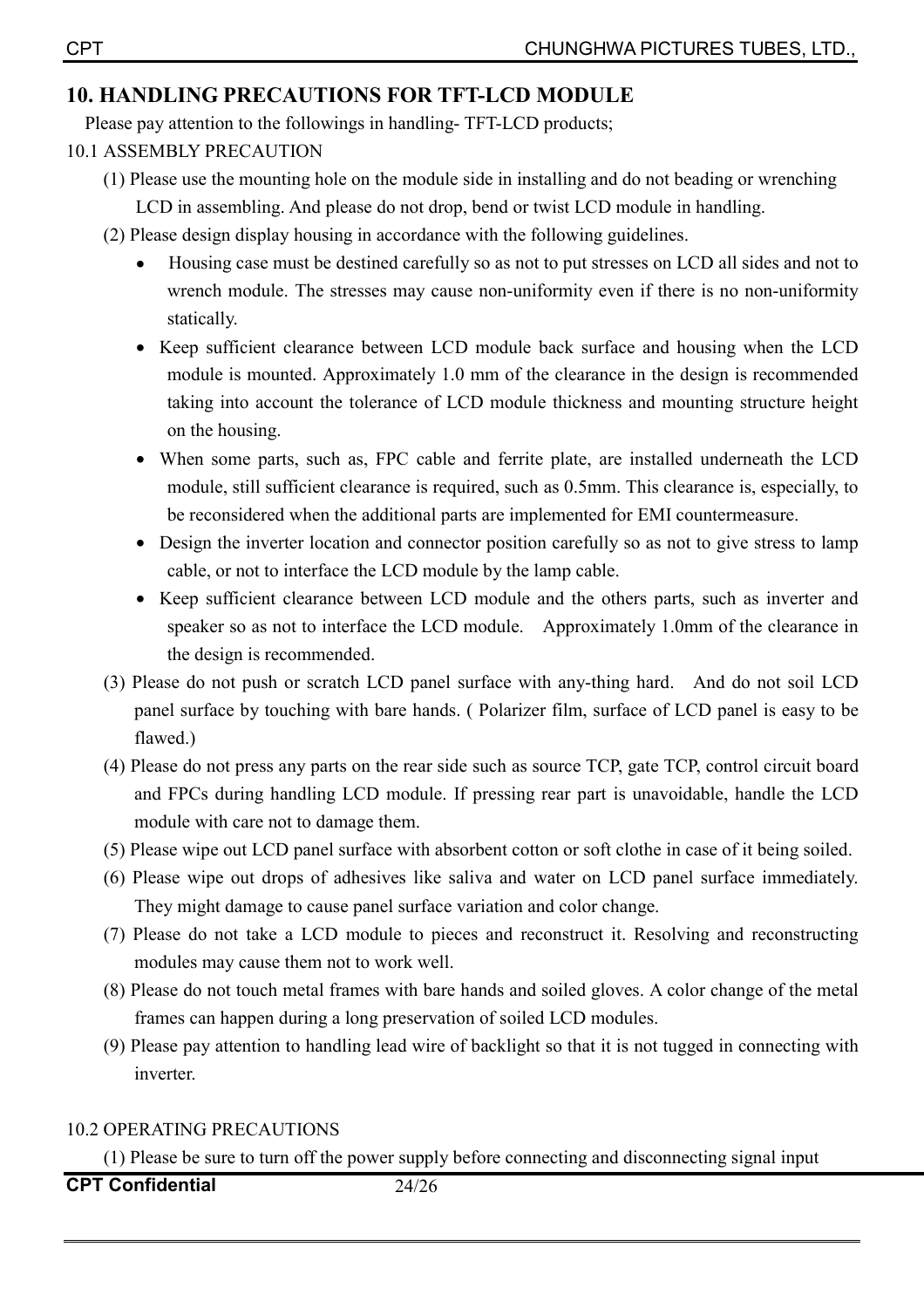cable.

- (2) Please do not change variable resistance settings in LCD module. They are adjusted to the most suitable value. If they are changed, it might happen LCD does not satisfy the characteristics specification.
- (3) Please consider that LCD backlight takes longer time to become stable of radiation characteristics in low temperature than in room temperature.
- (4) A condensation might happen on the surface and inside of LCD module in case of sudden change of ambient temperature.
- (5) Please pay attention to displaying the same pattern for very long time. Image might stick on LCD. If then, time going on can make LCD work well.
- (6) Please obey the same caution descriptions as ones that need to pay attention to ordinary electronic parts.

### 10.3 PRECAUTIONS WITH ELECTROSTATICS

- (1) This LCD module use CMOS-IC on circuit board and TFT-LCD panel, and so it is easy to be affected by electrostatics. Please be careful with electrostatics by the way of your body connecting to the ground and so on.
- (2) Please remove protection film very slowly on the surface of LCD module to prevent from electrostatics occurrence.

#### 10.4 STORAGE PRECAUTIONS

- (1) When you store LCDs for a long time, it is recommended to keep the temperature between  $0^{\circ}$ C  $\sim$ 40°C without the exposure of sunlight and to keep the humidity less than 90%RH.
- (2) Please do not leave the LCDs in the environment of high humidity and high temperature such as  $60^{\circ}$ C and  $90\%$ RH.
- (3) Please do not leave the LCDs in the environment of low temperature(below -20 $\degree$ C.)

#### 10.5 SAFETY PRECAUTIONS

- (1) When you waste LCDs, it is recommended to crush damaged or unnecessary LCDs into pieces and wash them off with solvents such as acetone and ethanol, which should later be burned.
- (2) If any liquid leaks out of a damaged-glass cell and comes in contact with the hands, wash off thoroughly with soap and water.

#### 10.6 OTHERS

- (1) A strong incident light into LCD panel might cause display characteristic changing inferior because of polarizer film, color filter, and other materials becoming inferior. Please do not expose LCD module direct sunlight Land strong UV rays.
- (2) Please pay attention to a panel side of LCD module not to contact with other materials in preserving it alone.